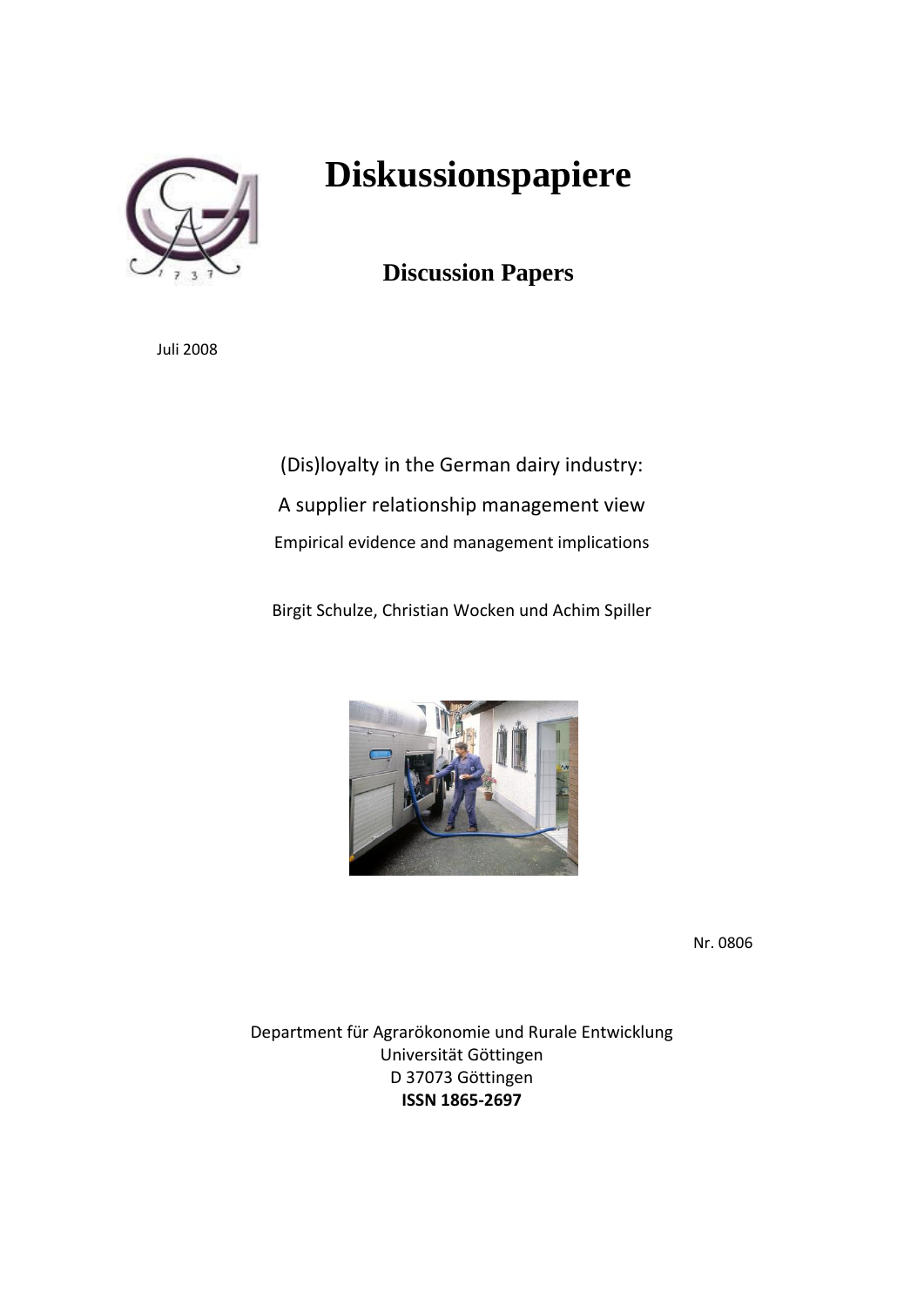# Outline

| 1 |       |                                                                                          |  |
|---|-------|------------------------------------------------------------------------------------------|--|
| 2 |       | Industry structure and design of relationships: state of the art and perspectives in the |  |
|   | 2.1   |                                                                                          |  |
|   | 2.2   |                                                                                          |  |
| 3 |       | Loyalty and commitment: Literature review and development of hypotheses 4                |  |
|   | 3.1   |                                                                                          |  |
|   | 3.2   |                                                                                          |  |
|   | 3.2.1 |                                                                                          |  |
|   | 3.2.2 |                                                                                          |  |
| 4 |       |                                                                                          |  |
| 5 |       |                                                                                          |  |
|   | 5.1   |                                                                                          |  |
|   | 5.2   |                                                                                          |  |
| 6 |       |                                                                                          |  |
| 7 |       |                                                                                          |  |
|   |       |                                                                                          |  |
|   |       |                                                                                          |  |

# Figures

# **Tables**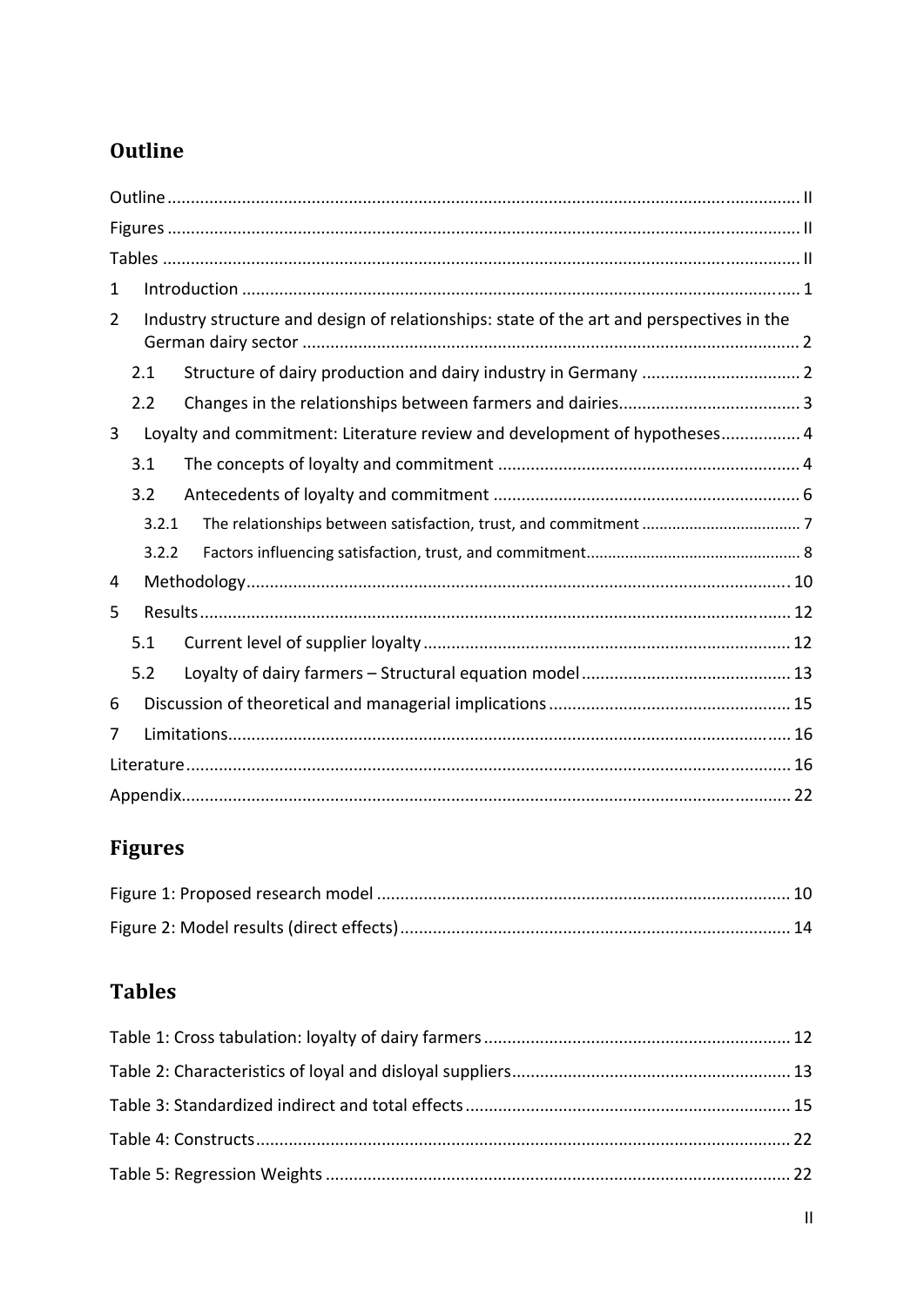### **1 Introduction**

During the last decades there have been many empirical and theoretical attempts to approach the question of how to build and maintain stable, long-term relationships (Hennig-Thurau and Hansen, 2000; Andaleeb, 1996). In neoclassical analysis, one would typically argue that the decision to whom to deliver one's products or from whom to buy them is only based on price. The perception that the homo oeconomicus is no appropriate idea of man for the analysis of enduring business relationships, however, is not new (Heide, 1994). Today, it is widely accepted that behavioural aspects such as commitment and loyalty also play an important role in economic exchanges.

Agribusiness firms, however, are only slowly realizing what Morgan and Hunt (1994, p. 20) stated more than a decade ago: "To be an effective competitor (in the global economy) requires one to be a trusted cooperator (in one network)." Strategic partnerships or alliances, which traditionally are in the focus of channel marketing, are certainly not appropriate, since there is a multitude of farmer-suppliers all delivering the same product. The situation thus is quite different in agribusiness compared to other industries. Nevertheless, based on recent developments and reports from Germany (AgraEurope, 2007; LZ, 2007) and other countries such as the USA (Zeuli and Bentancor, 2005) or Great Britain (MDC, 2005), the authors hypothesize that farmers' loyalty to their customers will be of increased importance in the future.

Thus, measures of supplier retention are needed to retain the suppliers and stabilize the supply bases. In the channel literature, long-term relationships are only analyzed in a dyadic context, focussed on partnerships between two parties (Stölzle, 1999). In agribusiness, however, processors have to deal with a high number of (small) suppliers, hindering the establishment of personal relationships. Network approaches thus seem to be more appropriate. In this study we try to combine knowledge from both research streams.

This research therefore was aimed to shed light on factors affecting supplier commitment and loyalty in agribusiness, taking the dairy sector as an example. The question we are hoping to answer is: What determines farmers' loyalty towards industrial buyers? Therefore, the extant body of literature on channel marketing, organisational behaviour, consumer behaviour, social exchange theory, and agribusiness research is reviewed.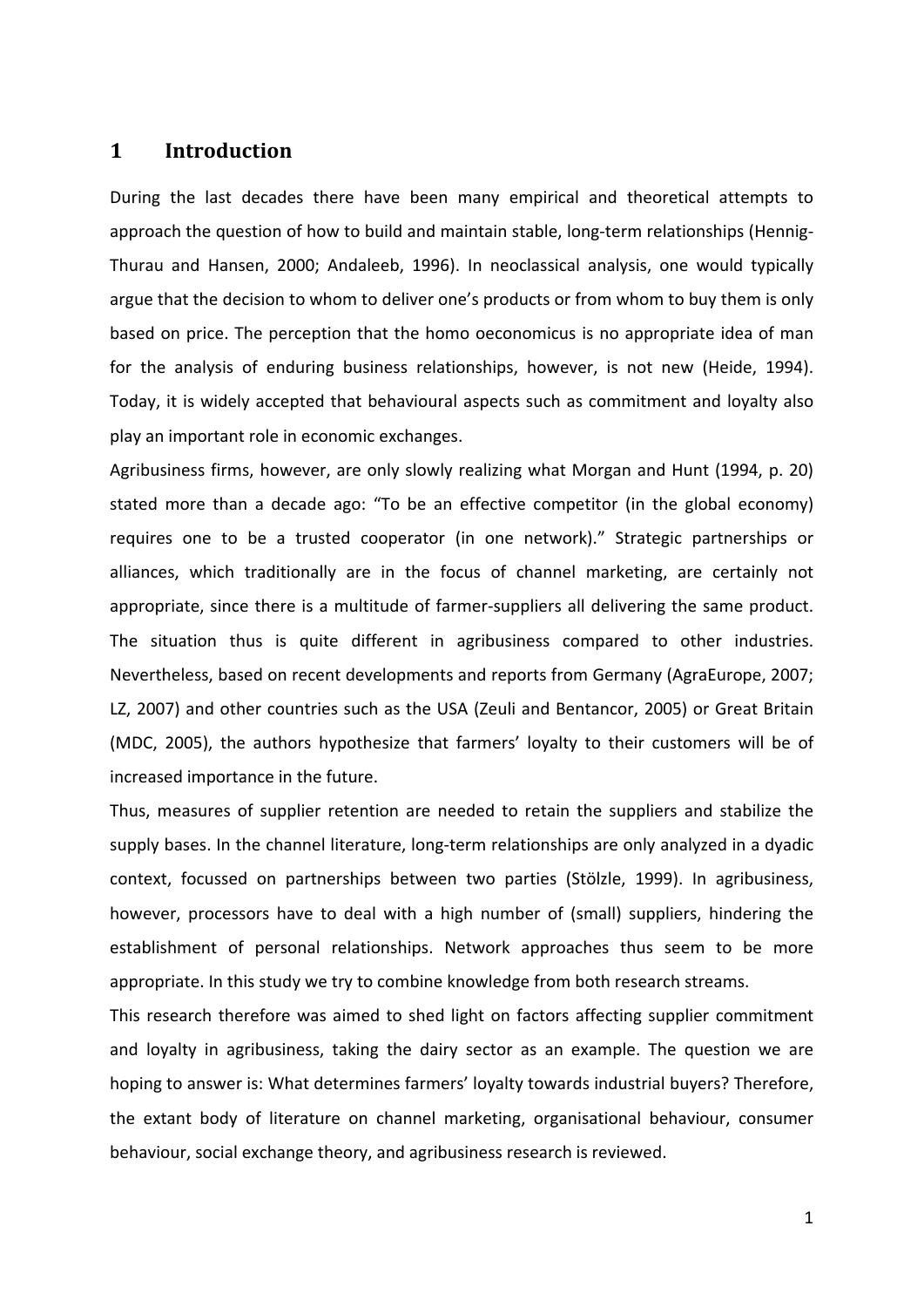This paper is organized as follows. In the next chapter, the characteristics of German milk production and dairy industry are delineated to introduce the reader to this specific business context. Then, a literature overview is given. Different definitions of loyalty and commitment as well as outcomes and antecedents of these constructs are discussed and hypotheses also are developed. The research model is presented at the end of this chapter. It is tested via structural equation modelling using a sample of 251 German dairy farmers. Methodology and results are discussed in the following chapters, leading to some conclusions on theoretical and practical implications as well as hints to limitations of the study.

## **2 Industry structure and design of relationships: state of the art and perspectives in the German dairy sector**

#### **2.1 Structure of dairy production and dairy industry in Germany**

Germany is the most important milk producing country within the EU, accounting for nearly 20 % of total EU milk production. The number of milk farmers has decreased by 60.4 % from 278,000 in 1990 to 110,000 in 2005. Nevertheless, the average number of cows per farm is only 38 (ZMP, 2006). This is quite small compared to other relevant EU‐milk producing countries such as the UK which has an average herd size of 79 per farm.

The processing level is also facing considerable structural changes. Within the last 16 years, the number of dairies in Germany has decreased by 71.9 % from 360 in 1990 to 101 in 2006 (MIV, 2007). Even though with 101 enterprises in 2006 the number of processors is still rather high compared to countries such as Denmark or the Netherlands, a considerable loss of farmers' market power seems to be evident. The market share of the five largest processors in Germany (Nordmilch, Humana Milchunion, Müller, Hochwald and Campina Germany) totalled up to 33 % in 2005 (Deutsche Milchwirtschaft, 2006).

Due to overcapacities, the dairies are in a highly competitive situation with respect to raw milk procurement. The world market is currently characterised by a strong demand pull. The raw milk market is regionally limited because of product specificities, namely the perishableness. Due to transportation cost considerations, the radius of milk hauling will only seldom be above 200km around the plant. Thus, several dairies are in strong competition for the same suppliers.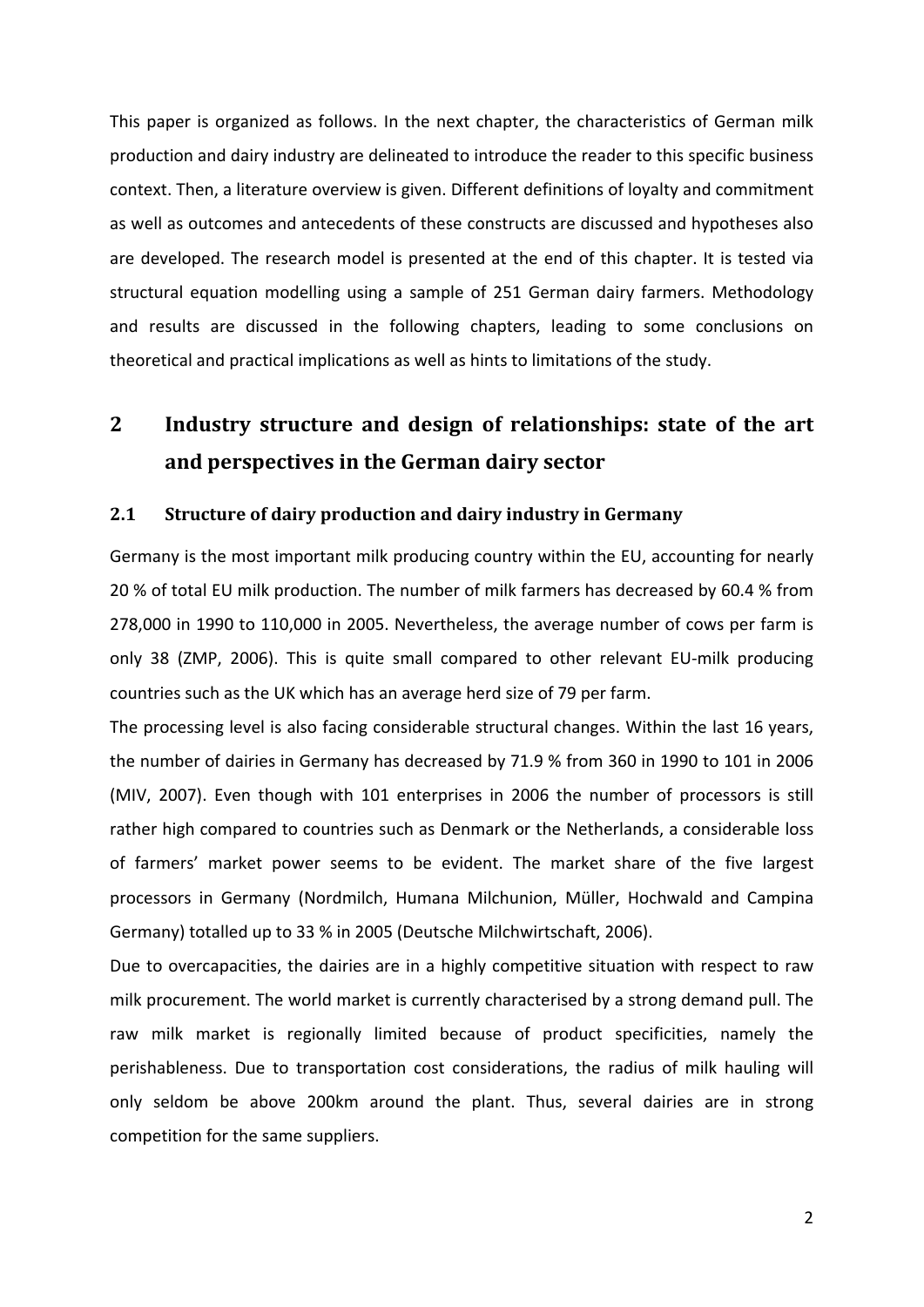On the selling side, dairies have to face a growing concentration in retailing. Retailer procurement is organized nationally and contracts are generally negotiated for one year. The increasing importance of private labels leads to an unfavourable exchangeability of the dairies.

All in all, it can be assumed that the concentration on the processor level leads to an alienation from their suppliers, which in turn decreases their loyalty. In a highly competitive procurement market, this leads to a growing quantity uncertainty which causes problems of delivery reliability towards customers such as retailers. This makes clear, that dairies are in a very challenging situation. In the following section, considerations on future developments of business relationships in the dairy sector are reported.

#### **2.2 Changes in the relationships between farmers and dairies**

Traditionally, in the dairy sector, contractual relationships with a duration of at least two years have predominated between farmers or farmer associations on the one hand and dairies on the other. A certain level of contracting seems to be necessary in this sector because of the high frequency of transactions and the related logistic planning.

Nevertheless, this is questioned by dairy farmers who wish to achieve higher prices by building countervailing power, which is not possible under (long‐term) contracts. During the last decade, the formerly stable relationship between processors and farmers increasingly came under pressure. Examples of this are the new countervailing power initiatives such as the German Dairy Farmer Association "Bund Deutscher Milchviehhalter" or the Austrian "Interessengemeinschaft Milch", which act against processors and try to boost farmer prices. All over Europe, such associations call on farmers to cancel their dairy contracts and try to establish new short‐term marketing channels for milk. Recent messages about a growing global demand and increasing milk prices add further fuel to the fire. There have already been some ruptures:

The German subsidiary of the Dutch dairy cooperative Campina for example lost 500 out of around 2,100 milk suppliers accounting for 185 m kg of milk (AgraEurope, 2007). Another example is Nordmilch, the largest German milk processor cooperative, who also had to face considerable supplier and shareholder losses. Nordmilch processes about 4 bn kg of milk per year, coming from nearly 10,000 farmer suppliers. It is reported that, in 2006 alone, 1,200 suppliers switched (LZ, 2007).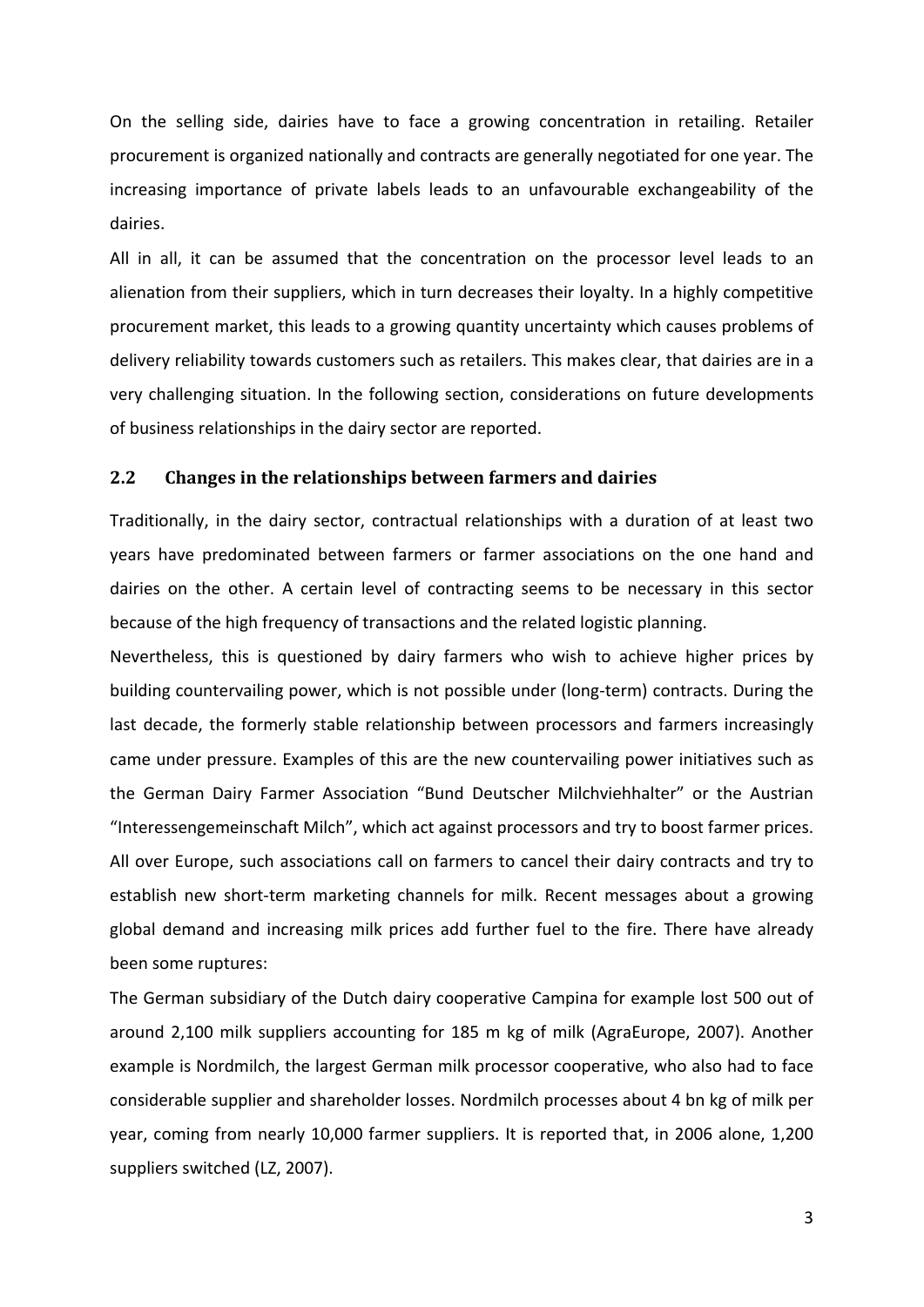However, this problem is not limited to Germany. Only recently, the same problem also emerged in the Czech Republic (AgraEurope, 2008). And in Australia, some dairies currently rely on pricing measures such as loyalty premiums in order to bond or attract suppliers (Dairy companies, 2007). Zeuli and Bentancor (2005) analyzed the effect of cooperative competition on member loyalty. They underlined the importance of member retention for dairy cooperatives in Minnesota and Wisconsin due to high overcapacities in processing. Supported by a lack of legally binding supply contracts, this leads to strong incentives to switch dairies in order to bargain for best prices. 27 % of the farmers interviewed in their representative sample switched at least once within a four‐year period.

# **3 Loyalty and commitment: Literature review and development of hypotheses**

The above reasoning has shown that supplier loyalty is increasingly important for dairies to stay competitive. In the following section, we will approach the concepts of loyalty and commitment, which are strongly related and sometimes used synonymously. First, some definitions of the concepts are presented. Findings on outcomes and antecedents of commitment and loyalty are then compiled. Finally, as most of the studies deal with customer loyalty, we develop a conceptual framework for supplier commitment and loyalty measurement as a basis for an empirical analysis of relationships between farmers and dairies.

#### **3.1 The concepts of loyalty and commitment**

Loyalty and commitment have been discussed by a number of authors in various research fields, such as channel marketing (customer loyalty), consumer behaviour (store and brand loyalty), or organizational behaviour (employee loyalty). As a result, a number of different definitions have evolved (Matanda et al., 2000; Venetis, 1997). This section gives a short overview.

Since loyalty is mostly seen as a behavioural construct, there are suggestions of indicators of loyalty rather than definitions of loyalty. Demonstrations of loyalty as compiled from the literature by Rowley (2005) include staying with the business partner, increasing purchases, or positive word of mouth. Diller (2000) also mentions satisfaction, and positive attitudes towards a supplier.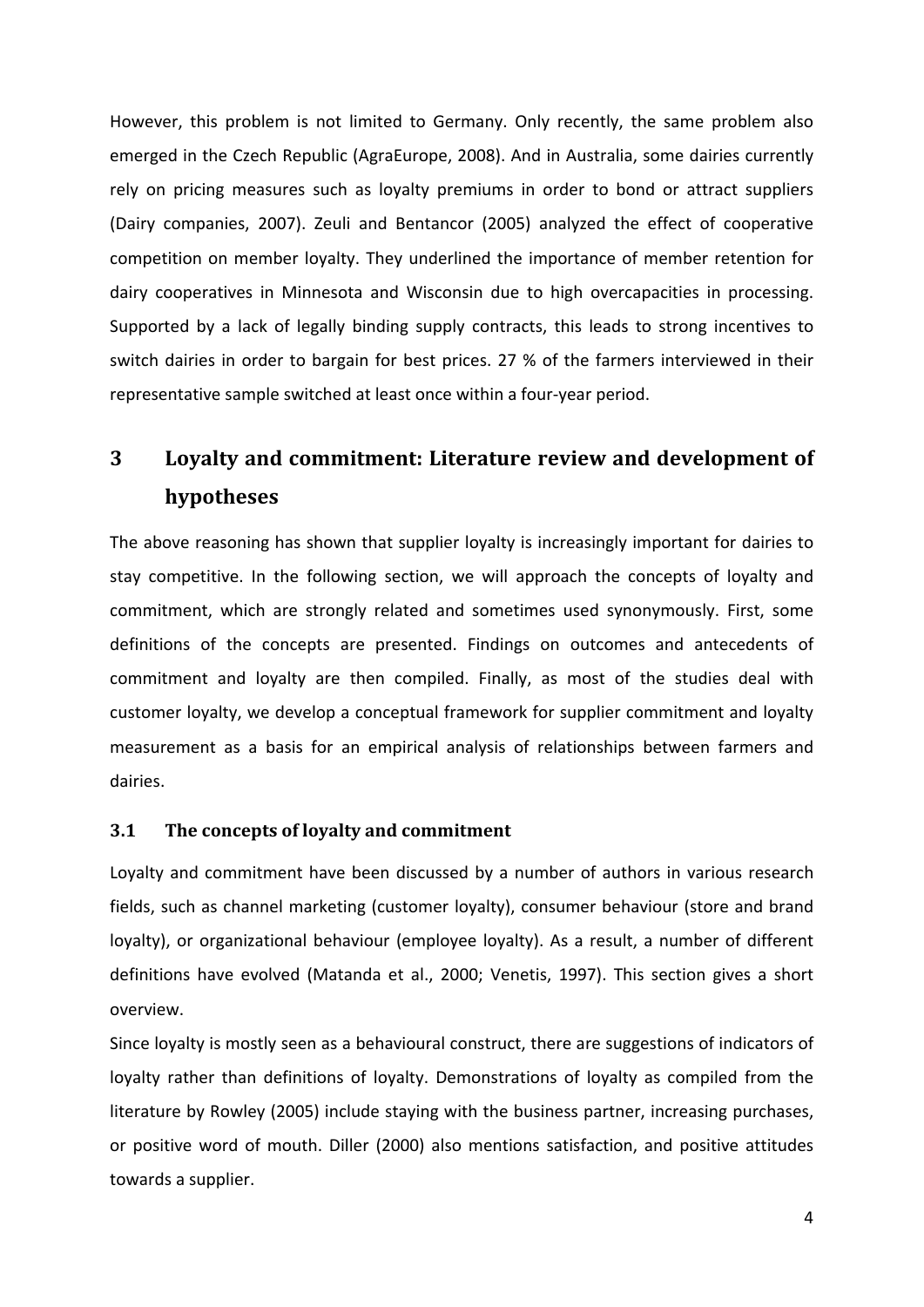The opposite of loyalty is relationship ending. In 2002, Täthinen and Halinen provide a literature review demonstrating the growing interest in this topic, especially by the end of the 1990s. Terms used to describe relationship ending are, for example, dissolution, termination, exit, or switching behaviour. The latter expression has also been used in agribusiness research. There are a number of studies analyzing the switching behaviour of cooperative members (for an overview, see Zeuli and Bentancor (2005)). Schulze et al. (2006) measured the willingness to switch of German dairy farmers and pig producers. However, here again this is not defined sharply but introduced as an intentional measure. Fullerton (2003) explicitly measured the concept of loyalty through customers' intention to switch. Generally, it can be stated that loyalty consists of two components, an intentional and a real "action" component. Some authors also add an emotional/affective and a cognitive facet.

Commitment has also been in the focus of many conceptual and empirical works. According to Morgan and Hunt (1994, p. 23), commitment in a business‐to‐business relationship is present when "an ongoing relationship with another is so important as to warrant maximum efforts at maintaining it". Dwyer et al. (1987, p. 19) defined commitment as "an implicit or explicit pledge of relational continuity between exchange partners."

Commitment is generally considered to be an (attitudinal) antecedent of loyalty (Fullerton, 2003; Hennig‐Thurau et al., 2002; de Ruyter et al., 2001; de Wulf and Odekerken‐Schröder, 2000; Morgan and Hunt, 1994). Kool (1994, p. 288), for example, distinguished between two types of loyalty dependent on whether commitment exists or not: "True vendor loyalty exists when repeat buying behaviour is accompanied by commitment to the vendor. Spurious vendor loyalty is characterised by consistently selecting one vendor without commitment". This is very close to the work of Dick and Basu (1994), who introduced four states of loyalty, i.e., "loyalty", "latent loyalty", "spurious loyalty", and "no loyalty".

Similar to the loyalty discussion, special dissension in commitment research concerns the question of dimensions or components of commitment (Gundlach et al., 1995). Commitment has mostly been conceptualized as consisting of two or three components. In some cases, attitudinal and behavioural components are distinguished. According to a literature review performed by Gundlach et al. (1995), the attitudinal component of commitment, however, comprises terms such as affective commitment, psychological attachment, identification, affiliation, and value congruence.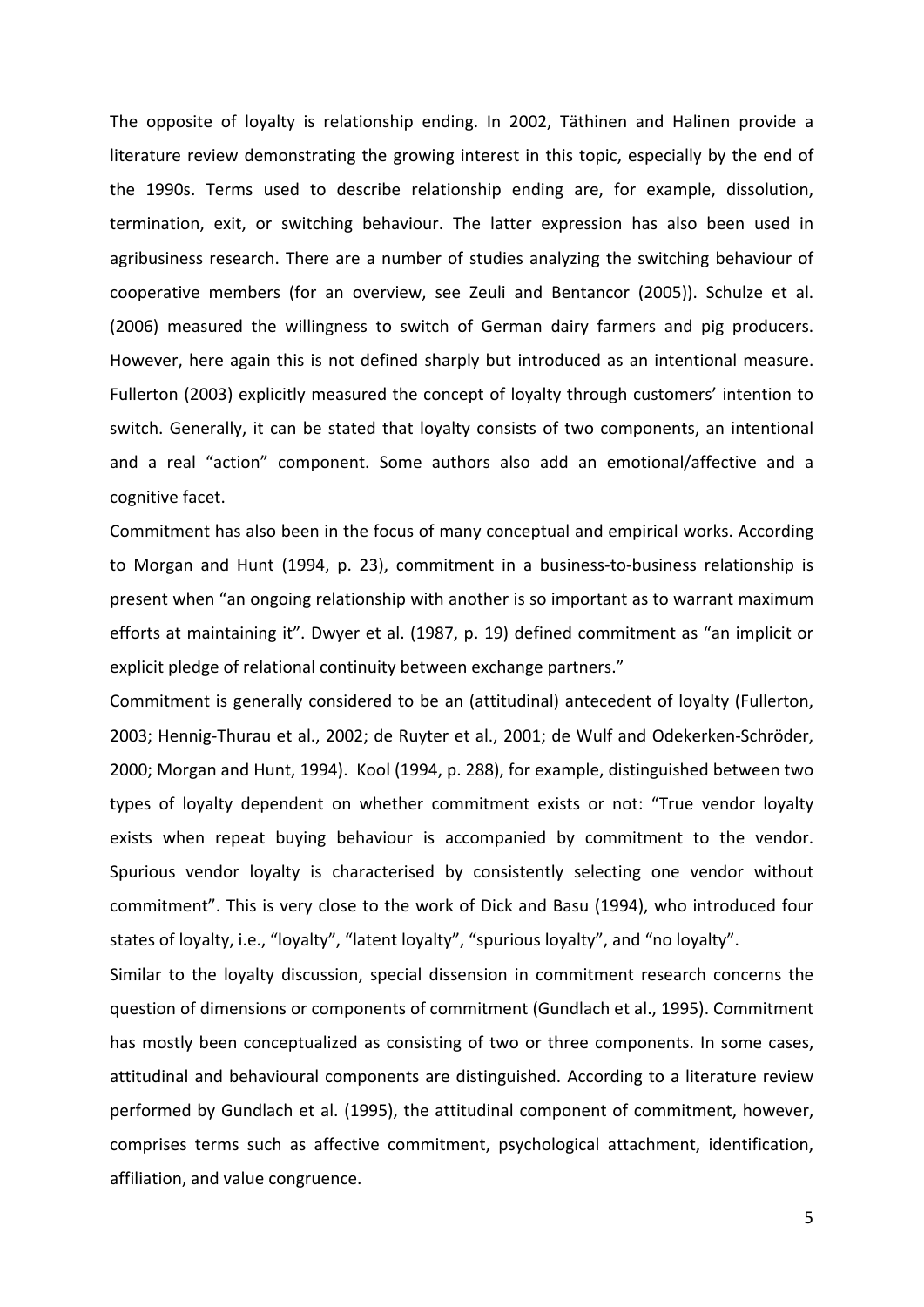Some authors treat the components of commitment as distinct constructs (de Ruyter et al., 2001) and others see them as parts of a one‐dimensional scale (del Bosque Rodriguez et al., 2005; Hennig-Thurau et al., 2002; Anderson and Weitz, 1989; Mowday et al., 1982). Fullerton (2003) stated that while affective commitment has a purely positive impact on loyalty, effects of continuance commitment resulting from high switching costs and dependence are ambivalent.

Since for this paper, we only dispose of cross‐sectional data, which do not allow observing actual loyalty, the analysis has to be restricted to the concept of commitment.

We base our theoretical framework on the conceptualization of de Ruyter et al (2001), thus model emotional and an intentional commitment as distinct constructs. To resume, it is hypothesized that:

H1: Commitment consists of an emotional and an intentional component. It is hypothesized that these are distinct constructs, with emotional commitment being an antecedent to the intentional commitment.

In the following section, other determinants of loyalty are discussed as well as antecedents of commitment, as they indirectly have an impact on loyalty.

#### **3.2 Antecedents of loyalty and commitment**

Despite the acknowledgement of the importance of psychological and social aspects for economic action, it has often been criticized that there is a research gap with respect to the determinants of customers' willingness to bind themselves to a supplier (Diller, 2000; Fournier et al., 1998; Barnes, 1994; Dwyer et al., 1987), especially in B-to-B relationships (Lam et al., 2004). The importance of this question is underlined by Morgan et al. (2000), who state that the fact that a customer or supplier has been loyal in the past, does not necessarily mean that he really feels committed to supplier or buyer, respectively.

In the following, the factors which positively influence loyalty and commitment are discussed. Subsequently, the barriers to commitment, or, as Diller (2000, p. 39) puts it, the "motivators and demotivators" are compiled from the literature. Again, all relevant research streams dealing with loyalty and commitment are consulted.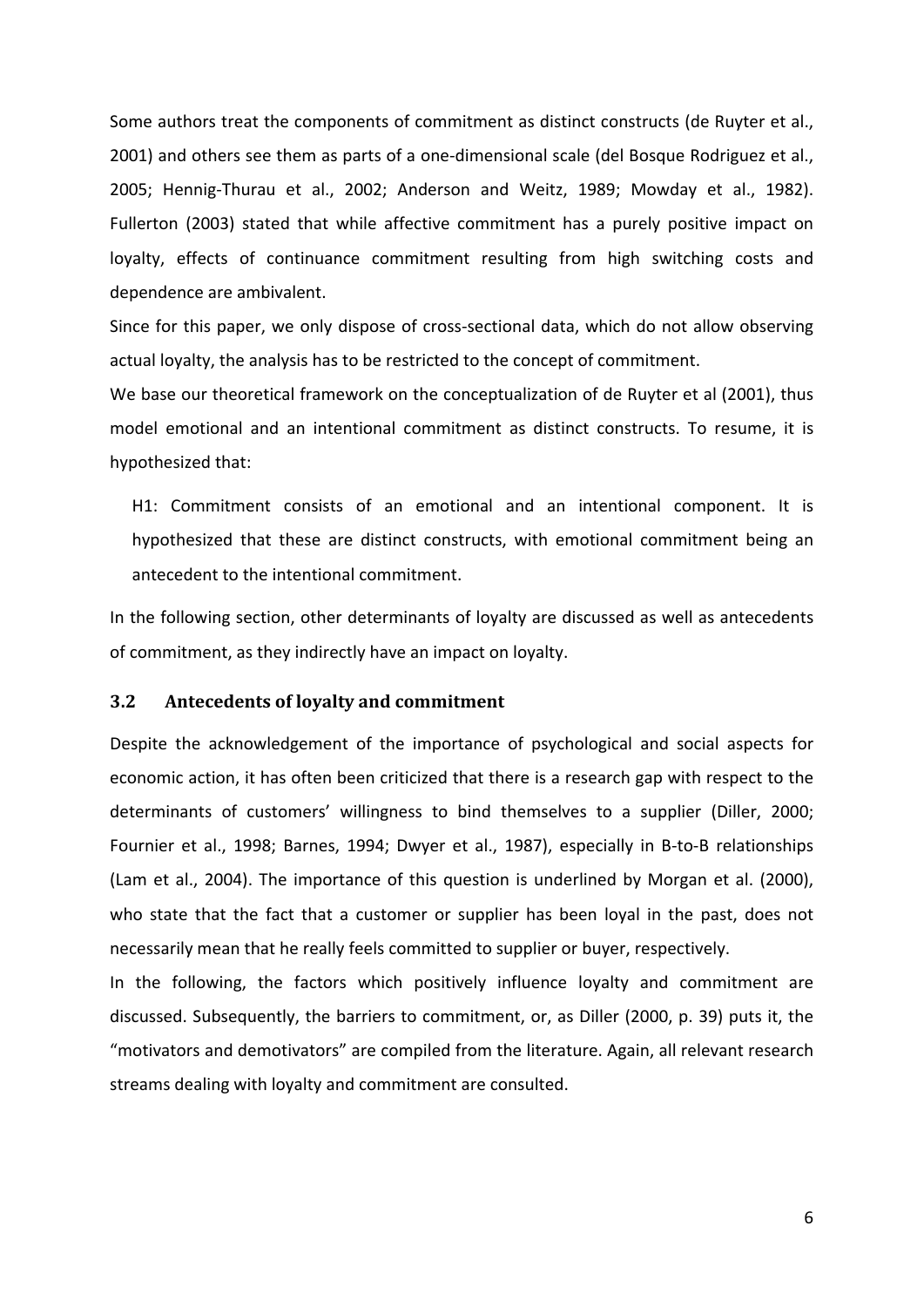#### 3.2.1 The relationships between satisfaction, trust, and commitment

In channel literature, satisfaction and trust are commonly agreed to have a strong impact on commitment and loyalty. Similar to consumer marketing, satisfaction reflects comprehensive experience with a business partner and is a necessary but not sufficient condition for an ongoing relationship (van Weele, 2002). In addition to the supplier's own experiences, information from other business partners and other cues build the basis of satisfaction (Homburg and Stock, 2001). According to the disconfirmation model, satisfaction in supplier relationship quality is the result of a comparison between a buyer's performance and the supplier's expectations.

Trust is defined as "a willingness to rely on an exchange partner in whom one has confidence" (Moorman et al., 1992, p. 82). It is combined with the belief that others will not act to exploit one's vulnerabilities (Hansen et al., 2002).

Although satisfaction, trust and commitment are three distinct constructs, there are strong conceptual links between them which have been mentioned by several authors. The following links have been reported in the literature:

Del Bosque Rodriguez et al. (2005) state that most contributions in channel analysis have found that trust has a positive impact on the level of satisfaction with the relationship. However, there are also some studies suggesting the inverse, i.e., satisfaction is conceived as an antecedent of trust in the business partner (Schulze et al., 2006; Batt, 2003; Geyskens et al., 1996; Selnes, 1996; Ganesan, 1994; John and Reve, 1982).

For trust and commitment, we do not find such dissension. Most authors see trust as an antecedent of commitment (Barnes et al., 2005; Kwon and Suh, 2004, 2005; de Ruyter et al., 2001; Andaleeb, 1996; Gundlach et al. 1995; Morgan and Hunt, 1994; Anderson and Narus, 1990). Hansen et al. (2002) found that trust between members of a cooperative and the cooperative management is an important variable to enhance group cohesion.

Depending on how the satisfaction-trust causality is determined, satisfaction is also seen as a direct antecedent of commitment (Hennig‐Thurau et al. 2002; Diller, 2000; Ganesan, 1994; Biong, 1993). Mohr and Spekman (1994), finally, see commitment and trust as antecedents of satisfaction, which they use as a measure of partnership success.

An empirical proof of the relationships between them is rather difficult because, with time, each construct can have an impact and feedback on the other. Depending on the duration of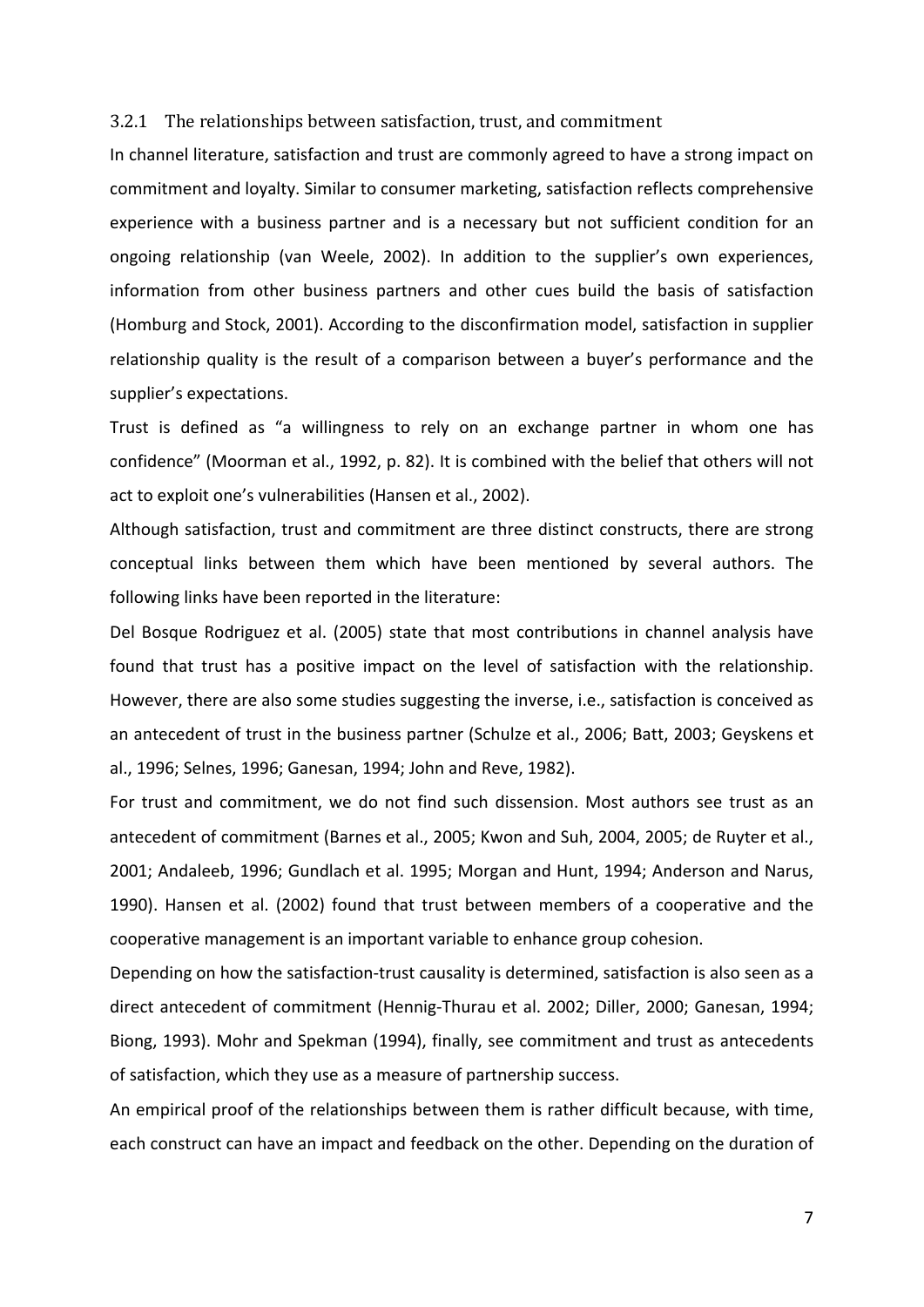the relationship, trust can also lead to increased satisfaction, or commitment might have an impact on satisfaction. The latter hypothesis has been put forward by Kacmar et al. (1999). Despite the feedback‐linkages between the constructs which have been highlighted by the above overview, it is hypothesized that commitment is, in the first instance, affected by the suppliers' trust, which in turn is influenced positively by the satisfaction with the relationship. Satisfaction can be seen as a rather cognitive construct, while trust goes beyond ratio although based on former experiences.

Thus, the following hypotheses are put forward:

H2: Trust has a positive impact on emotional commitment.

H3: Satisfaction has a positive impact on trust.

#### 3.2.2 Factors influencing satisfaction, trust, and commitment

The aim of the paper is to break down the factors influencing farmers' loyalty to a level which dairies can act on. Therefore, due to the strong relationships between commitment, trust and satisfaction, the variables influencing the latter two constructs will also be discussed since they – indirectly – influence the level of commitment between the parties.

Findings about antecedents of satisfaction, trust and commitment are available from research on consumer behaviour, organisational behaviour, channel marketing and agribusiness. Due to their closeness to our research, we will discuss mainly the contributions from channel and agribusiness literature. Following our hypothesis about the satisfaction‐ trust‐commitment‐loyalty causality chain, we start with the factors influencing satisfaction, trust and commitment and then proceed to those which directly affect loyalty.

Price satisfaction refers to several relationship studies that state that the economic outcome is important for the evaluation of the relationship (Jaervelin, 2001). In their compilation of factors influencing switching behaviour from diverse empirical studies on relationship ending, Tähtinen and Halinen (2002) also found that pricing plays an important role. Similar results are reported by Schulze et al. (2006) for the German pork and dairy chains as well as Zeuli and Bentancor (2005) from empirical studies which were carried out on switching behaviour of dairy farmers in the US in the 1980s and at the beginning of the 1990s. In all of these studies the importance of price is found to be a reason of switching the buyer.

H4: Price satisfaction has a positive impact on overall satisfaction.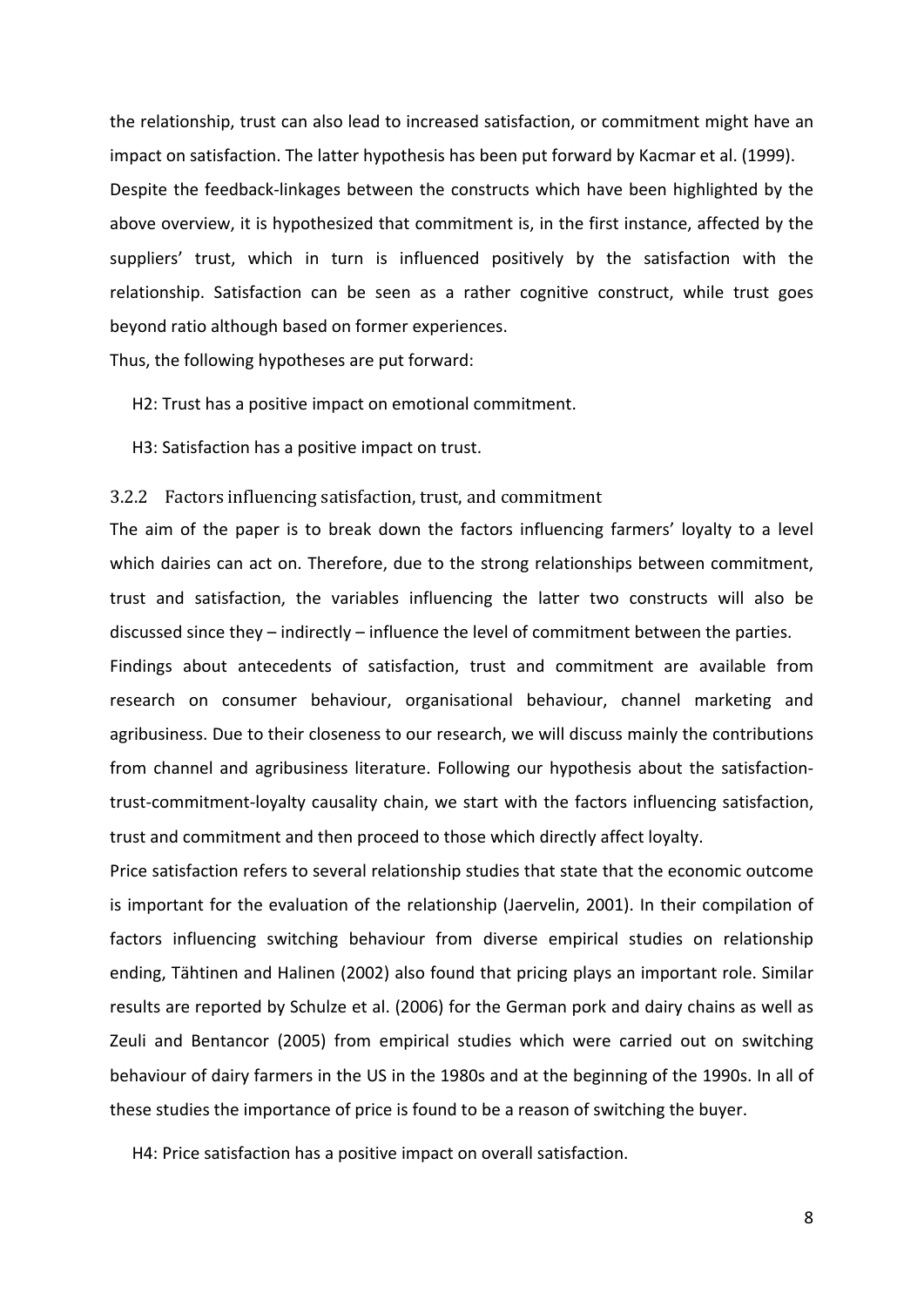Due to the great importance practitioners attribute to the price in farmers' switching considerations, the hypothesis of a direct impact on loyalty is also tested:

H5: Price satisfaction has a positive direct impact on intentional commitment.

Another factor influencing overall satisfaction is experience with operational sequences which directly affects the supplier or, if offered, with services such as on-farm extension. Concerning the farmer‐dairy‐relationship, a relevant operational sequence is milk hauling. The route planning and the consideration of farmers' preferences are aspects of this relationship variable. It is hypothesized, that

H6: Satisfaction with operational aspects has a positive impact on overall satisfaction.

#### and

H7: Satisfaction with on‐farm extension has a positive impact on overall satisfaction.

An important factor influencing trust is reliability (Schurr and Ozanne, 1985). Although sometimes used as a measure of trust (Batt, 2003), we state, in line with Barnes et al. (2005) and Selnes (1996), that reliability is an antecedent of trust rather than a component.

H8: Reliability has a positive impact on trust.

Furthermore, credibility of delivered information has been identified as an important influencing factor of trust (Schulze et al., 2006; Selnes, 1996). This is also related to communication quality (Schulze et al., 2006; del Bosque Rodriguez et al., 2005; Matanda and Schroder, 2004; Mohr and Nevin, 1990).

H9: Credibility has a positive impact on trust.

Loyalty research in different contexts has brought forward a discussion about the different motives of loyalty. In this context, the notion of switching costs is important (Rowley, 2005; Young and Denize, 1995). These are the perceived and monetary costs a supplier or buyer has to bear when choosing to deal with another partner in the future (Barnes et al., 2005; Lam et al., 2004; Heide and Weiss, 1995). Reasons for staying loyal in the absence of commitment according to Kool (1994) are habits, a lack of decision making (inertia), perceived absence of choice or a lack of time to evaluate the alternatives. Besides the monetary costs of searching for a new buyer, these aspects increase the perceived switching costs.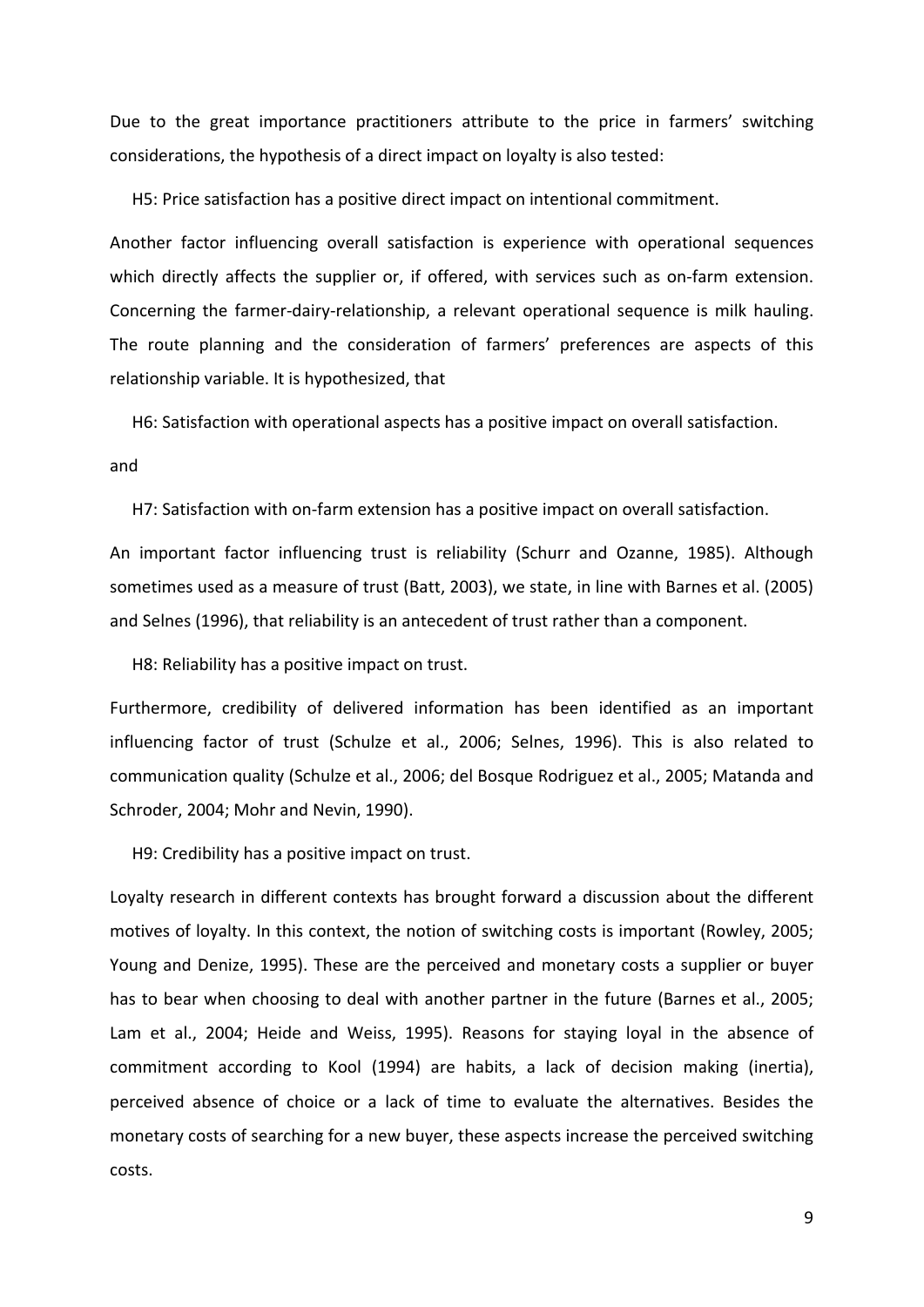H10: Perceived switching costs have a positive impact on intentional commitment.

Until now, sociodemographics have been left out of the discussion. Zeuli and Bentancor (2005), however, found that farmers with larger herds switch more often. This seems to be plausible since it can be hypothesized that farmers with larger farms have more choice as to their buyers, because they are more interesting for the dairies. It is, therefore, also hypothesized that:

H11: A farmer's loyalty increases with decreasing herd size and productivity, which means higher switching costs.

Figure 1 depicts the relationships suggested in the paper in an overall model. The methodology with which these links are tested is described in the next chapter, before the results are presented.





### **4 Methodology**

To assess the research model, a survey was conducted among suppliers of a dairy located in Southern Germany in the summer of 2006. In all, 1,740 dairy farmers were contacted. The questionnaires were distributed by the milk collectors. Farmers were provided with a self‐ addressed prepaid envelope and asked to return the completed questionnaire within three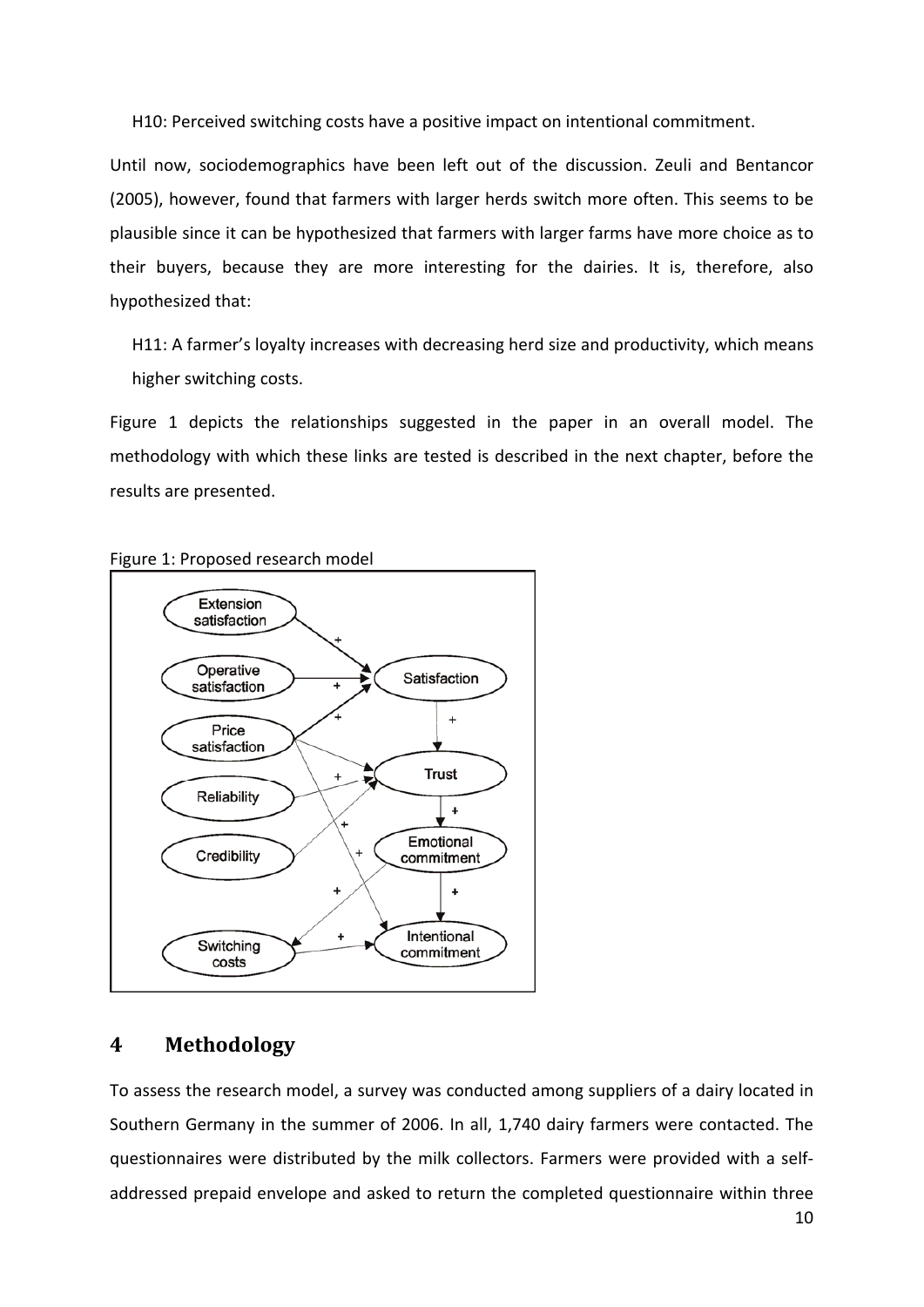weeks directly to the research team in order to demonstrate that the replies would remain anonymous. 287 fully completed questionnaires were returned. For the purpose of this paper, farmers who stated they would retire from farming within the next years were excluded from the sample. This resulted in a final sample size of 251 farmers.

For the operationalization of the constructs, seven-point Likert-scales and semantic differentials were applied. Statements are reported in the appendix. A crucial point in the analysis is the measurement of loyalty, because cross-sectional data at one point in time had to be used and there is no information about the past switching behaviour. Thus, this study has to concentrate on intentional commitment.

We conceptualize intentional commitment as the stated disposition to maintain the relationship beyond the current contract. It was measured through two aspects. The first statement concerned the future plans "What about your future plans? Have you already thought about what you are going to do when your current contract expires?" and was operationalized as a seven‐point scale.

Another aspect of loyalty is the evaluation of alternatives. The suppliers thus were secondly confronted with a list of seven dairies, including their current buyer and six relevant alternatives in the region. The suppliers were then asked to imagine a situation in which they were able to decide freely to which dairy they wish to deliver their milk and rank the dairies following their preference. Hereby, we explored the perception of alternatives on the one hand and the relative strength of the current buyer compared to these alternatives on the other.

The analysis is divided into several steps. First, the current level of supplier commitment was analyzed. For this purpose, farmers were grouped together based on the two items measuring intentional commitment.

In the next step, the model was checked. First, an explorative factor analysis was performed using SPSS 14.0 to test the constructs. The identified factors then were introduced into a structural equation model to check the hypotheses delineated above. This method is appropriate whenever complex models with various interdependences are conceptualized. The calculations were carried out with AMOS 5.0.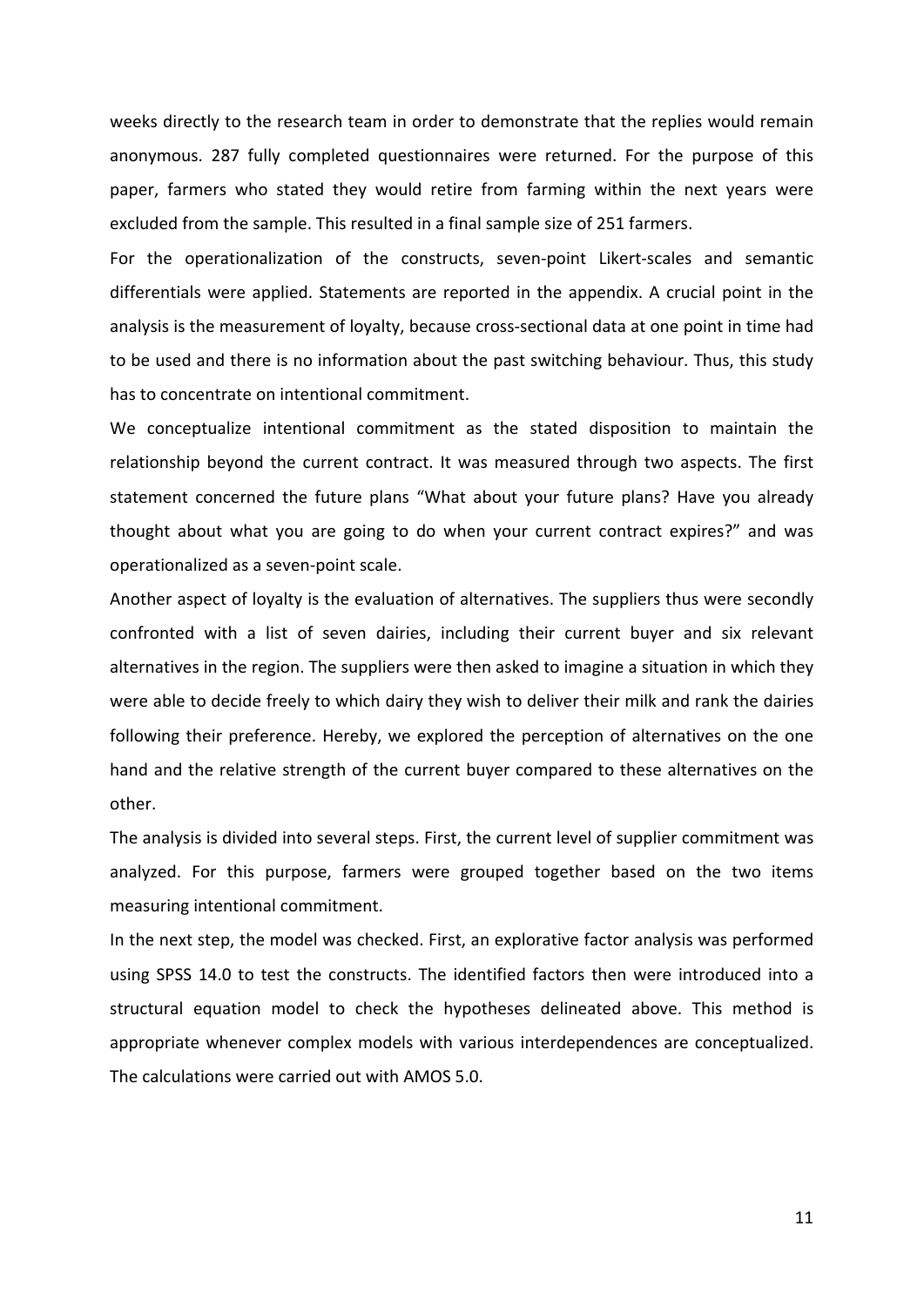### **5 Results**

### **5.1 Current level of supplier loyalty**

A cross tabulation provides the basis of the segmentation. The different shadings in Table 1 show how the groups were constituted from the two loyalty statements based on plausibility considerations. Suppliers who stated that they would remain loyal to their dairy whatever happens or could not imagine switching were classified as loyal (white), if they also ranked their buyer first. The extreme opposite is formed by those who are already sure that they will not continue their contract, and those who did not rank their dairy first and stated that they could easily imagine switching the dairy. This group obviously is disloyal (shaded dark grey).

| Table 1. Cross tabalation. Toyanty or daily farmers                             |            |           |              |            |                 |           |                |  |
|---------------------------------------------------------------------------------|------------|-----------|--------------|------------|-----------------|-----------|----------------|--|
| "What about your future planning? Have you thought about switching your dairy?" |            |           |              |            |                 |           |                |  |
|                                                                                 | stay loyal | I cannot  | I can rather | I have not | Switching my    | I could   | I will not     |  |
|                                                                                 | to my      | imagine   | not imagine  | thought    | dairy would     | easiliy   | continue       |  |
|                                                                                 | dairy      | switching | switching    | about      | perhaps be a    | imagine   | my contract    |  |
|                                                                                 | whatever   | my dairy. | my dairy.    | switching  | possibility for | switching | with my        |  |
| Ranking                                                                         | happens.   |           |              | yet.       | me.             | my dairy. | dairy.         |  |
| Rank 1                                                                          | 29         | 16        | 27           | 53         | 20              |           | $\overline{2}$ |  |
| Not rank 1                                                                      | 0          | 2         |              | 10         | 40              | 37        | 3              |  |

#### Table 1: Cross tabulation: loyalty of dairy farmers

Absolute numbers of respondents

The distribution of the sample over the supplier categories is almost equal except for the huge group of passive loyal suppliers. More than one third of the sample is found to display clear or critical disloyalty, and another 14.4 % show signs of latent disloyalty. 32.7 % can be called passive, since they do not state a clear position towards staying loyal. With respect to the above‐mentioned categorization of Kool (1994), the passive loyal and latent disloyal are quite similar: Both state a slight lack of alternatives as well as a rather low disposition to search for new buyers. Finally, only 17.9 % of the dairies' supply base is not threatened. Thus, the basic assumption of high disloyalty in the dairy sector is confirmed.

The mean comparisons shown in Table 2 reveal some linkages between the sociodemographic variables, farm characteristics and supplier loyalty; i.e., farmers with a greater milk production (kg of quota) and higher production efficiency as well as younger farmers have a stronger tendency to switch. Obviously, these farmers are important (A‐) suppliers. However, the relationship is not strong enough to use size or productivity as the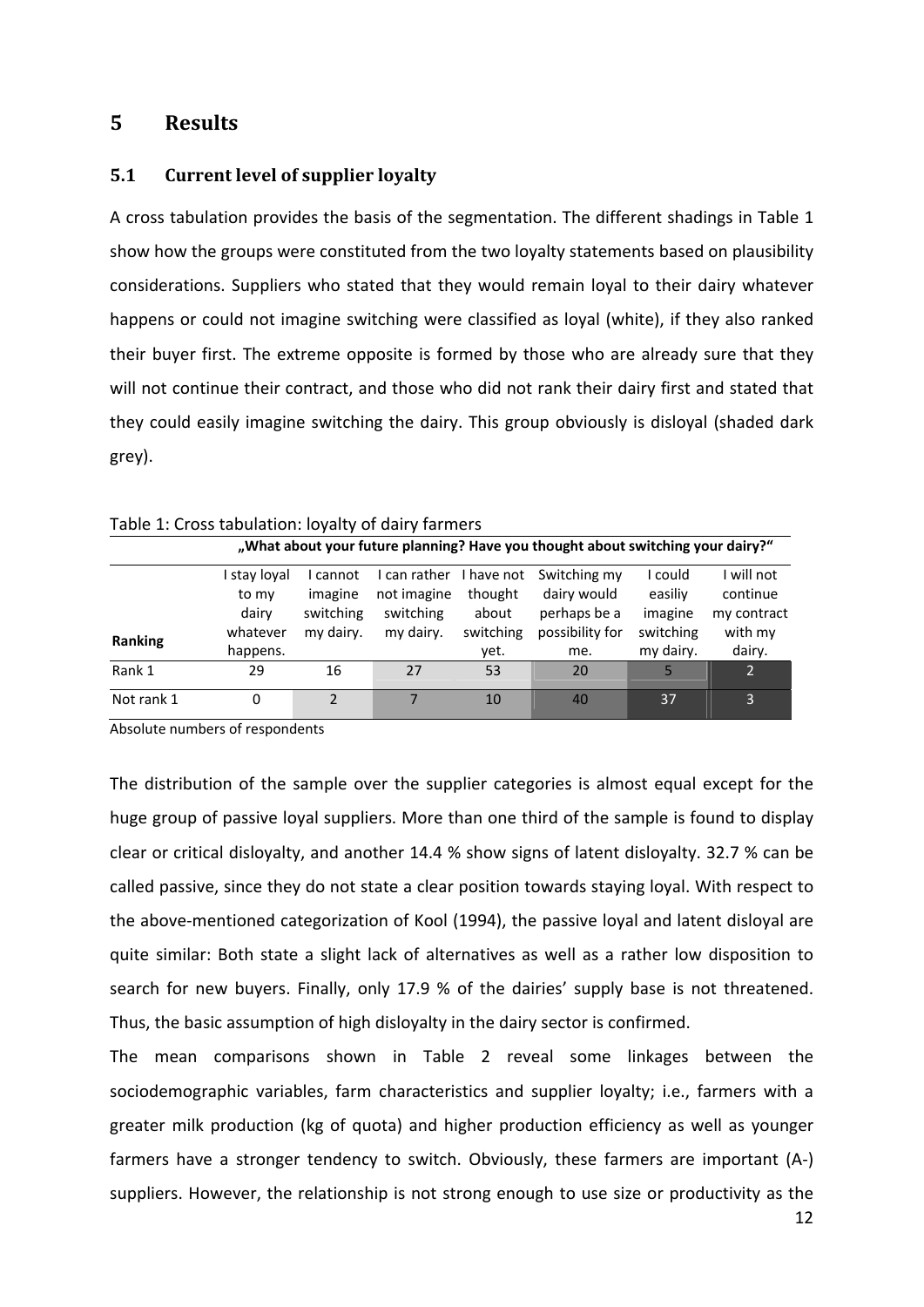only segmentation criteria to distinguish loyal and disloyal farmers. Hypothesis H11 thus can only be partially accepted.

| rabic 2. Characteristics or loyal and disioval suppliers |         |           |          |          |               |                 |             |
|----------------------------------------------------------|---------|-----------|----------|----------|---------------|-----------------|-------------|
|                                                          | Total   | Loyal     | Passive  | Latent   | Critical      | <b>Disloyal</b> | f-statistic |
|                                                          |         |           | loyal    | disloyal | intention     |                 | (p-value)   |
|                                                          |         |           |          |          | <sub>of</sub> |                 |             |
|                                                          |         |           |          |          | disloyalty    |                 |             |
|                                                          |         | $n = 45$  |          |          |               |                 |             |
|                                                          |         | 17.9 % of | $n = 82$ | $n = 37$ | $n=45$        | $n = 42$        |             |
|                                                          |         | suppliers | 32.7 %   | 14.4 %   | 17.9%         | 16.7%           |             |
|                                                          | 45.5    | 37.7      | 53.5     | 40.2     | 42.3          | 47.2            | 1.296       |
| $\varnothing$ farmland [ha]                              | 42.4    | 32.2      | 53.7     | 36.2     | 38.5          | 35.8            | (.272)      |
| $\varnothing$ milk production per                        | 199,418 | 138,206   | 199,507  | 220,114  | 187,477       | 260,780         | 4.556       |
| year [kg]                                                | 141,448 | 93,333    | 161,568  | 135,001  | 115,431       | 149,524         | (.001)      |
|                                                          | 6,592   | 6,129     | 6,465    | 6,751    | 6,577         | 7,202           | 5.073       |
| $\varnothing$ milk yield [kg]                            | 1,184   | 1,067     | 1,258    | 1,174    | 1,158         | 948             | (.001)      |
|                                                          | 45.4    | 49.1      | 45.4     | 45.1     | 45.5          | 41.1            | 3.662       |
| $\varnothing$ age of farmer [years]                      | 10.0    | 11.0      | 9.4      | 8.0      | 11.8          | 7.6             | (.006)      |
| $\varnothing$ share of milk                              | 68.1    | 64.0      | 64.4     | 76.1     | 70.2          | 73.1            | 2.910       |
| production in farm                                       | 21.3    | 21.8      | 22.2     | 22.3     | 20.1          | 16.5            | (.022)      |
| income [%]                                               |         |           |          |          |               |                 |             |

Table 2: Characteristics of loyal and disloyal suppliers

Upper values are means; lower values are standard deviations.

### **5.2 Loyalty of dairy farmers – Structural equation model**

A preliminary principal component factor analysis provided first evidence about the appropriateness of the proposed constructs. The first important result is that intentional and emotional commitment cannot be treated as distinct constructs. Thus, H1 has to be rejected. Furthermore, reliability and credibility as well as extension satisfaction and communication respectively build one factor.

The other factors were confirmed as proposed and included into the structural equation analysis. The statements subsumed under the factors are reported in the appendix. In a whole, the model comprises four endogenous and four exogenous variables.

The global goodness-of-fit statistics show that the model fits the data quite well (Millsap, 2007, Streiner, 2006, Byrne, 2001, Mulaik et al., 1989): The Goodness-of-Fit Index (GFI) is .906, the Adjusted Goodness‐of‐Fit Index (AGFI) is .867, the Comparative Fit Index (CFI) is .948, the Root‐Mean‐Square Error of Approximation (RMSEA) is .058, and the Standardized Root Mean Square Residual (SRMR) is .049. All in all, these values indicate quite a good model fit. In Figure 2 the standardized path coefficients of the structural model are shown.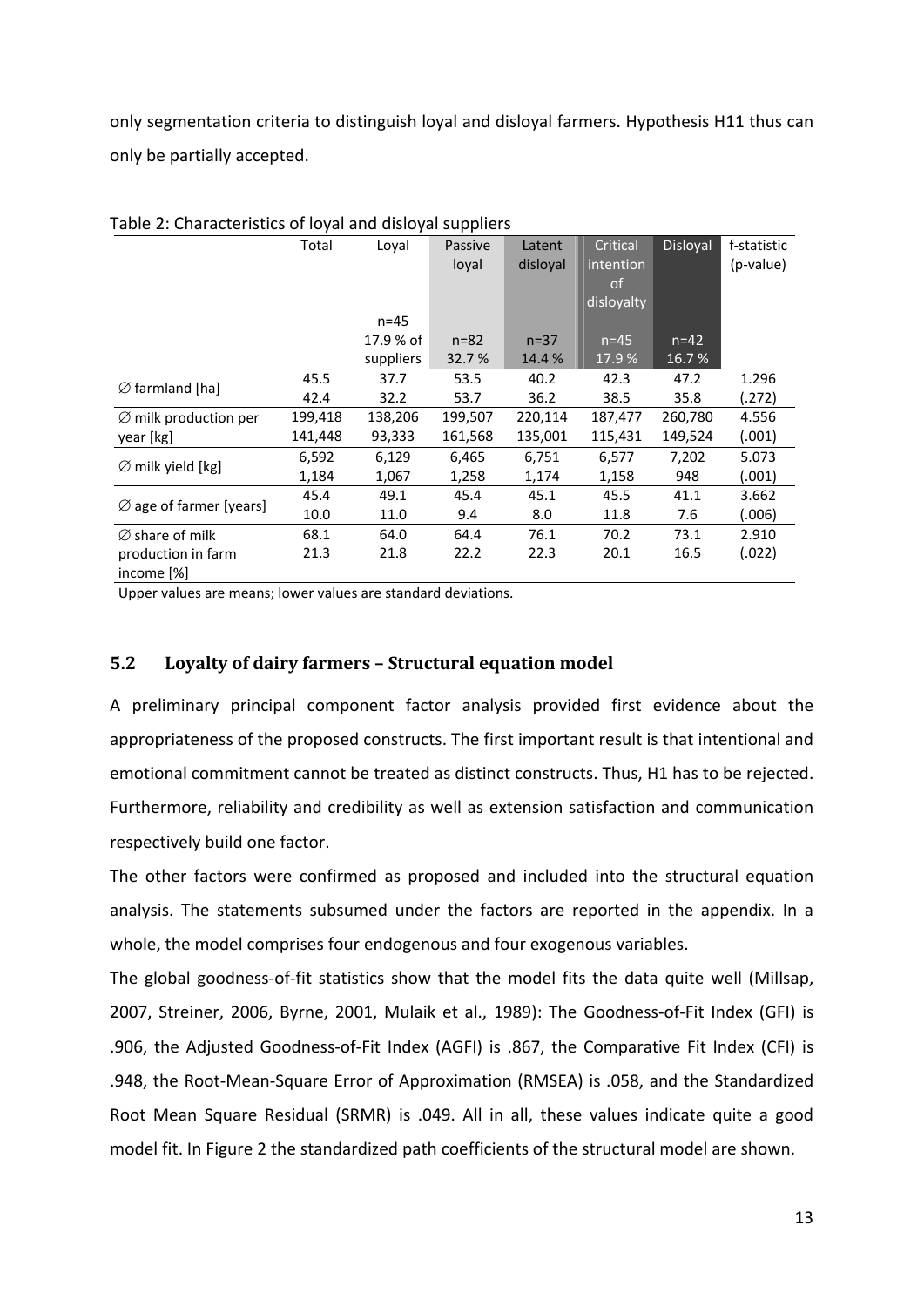



The causal linkages between trust and commitment (H2), and satisfaction and trust respectively (H3) are confirmed. Following verification of the important roles of satisfaction and trust for commitment, in the next steps, the factors affecting these constructs are described.

As hypothesized, price satisfaction and extension satisfaction have a positive impact on overall satisfaction (H4 and H7 accepted). The impact of operative satisfaction is not significant (H6 rejected). The three factors together explain 60 % of the variance in farmers' satisfaction, with extension satisfaction having the highest impact.

Finally, price satisfaction has no significant direct impact on commitment; H5 thus has to be rejected.

The path coefficient of the reliability and credibility factor is low and only significant at the 10 %‐level; H8 and H9 nevertheless are confirmed.

Perceived switching costs have been measured by three items, including the perceived number of good alternatives, the perceived difficulty of finding a new buyer, and the extent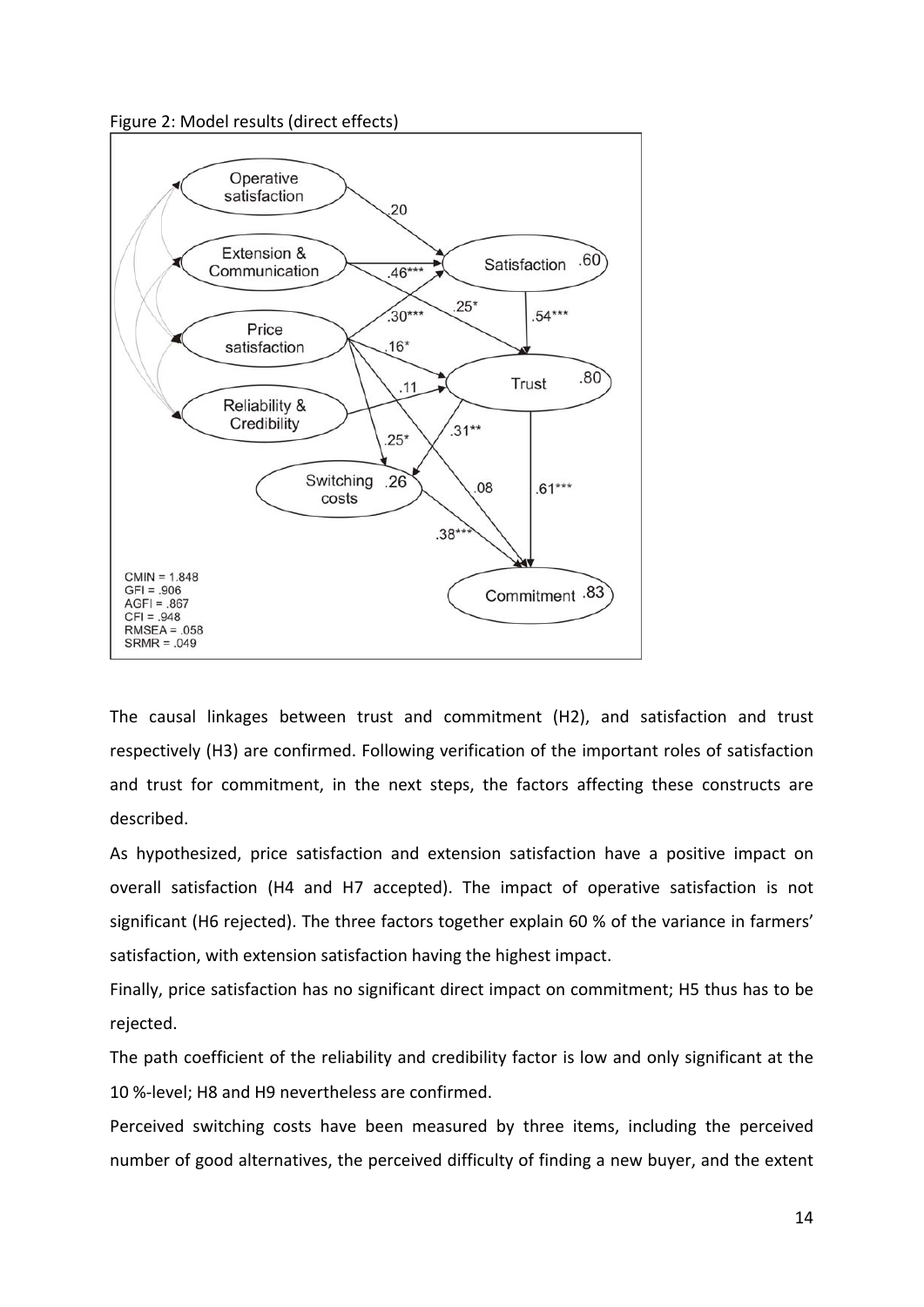of readiness to search for a new buyer. In accordance with H10, switching costs are not to neglect in the analysis of farmers' loyalty.

The examination of covariances in the dataset showed that there are relationships between switching costs and price satisfaction and trust respectively. The two constructs together explain about 26 % of perceived switching costs. This low explanatory power can be explained by the important effect of regional dairy density, which has not been modelled explicitly.

| כוסטוכ ט, טנטווטטו טובכט וווטווכטג טווט נטנטו כווכטנט |            |         |              |                        |  |  |  |
|-------------------------------------------------------|------------|---------|--------------|------------------------|--|--|--|
|                                                       | Commitment | Trust   | Satisfaction | <b>Switching Costs</b> |  |  |  |
| Explained variance $(R2)$                             | .83        | .80     | .60          | .26                    |  |  |  |
| Trust                                                 | .12/.73    |         |              | $-1.31$                |  |  |  |
| Satisfaction                                          | .39/.39    | -/.54   |              | .17/.17                |  |  |  |
| <b>Price Satisfaction</b>                             | .33/.41    | .16/.32 | $-/-30$      | .10/.35                |  |  |  |
| <b>Extension &amp; Communication</b>                  | .36/.36    | .25/.50 | $-1.47$      | .16/.16                |  |  |  |
| <b>Operative Satisfaction</b>                         | .08/.08    | .11/.11 | $-1.20$      | .03/.03                |  |  |  |
| <b>Reliability and Credibility</b>                    | .08/.08    | $-1.11$ |              | .03/.03                |  |  |  |
| <b>Switching Costs</b>                                | $-1.38$    |         |              |                        |  |  |  |

Table 3: Standardized indirect and total effects

Numbers in front of the slash represent indirect effects; numbers behind the slash represent total effects.

### **6 Discussion of theoretical and managerial implications**

The analysis shows that emotional and intentional commitment cannot be distinguished into separate constructs. Satisfaction and trust are confirmed to be important antecedents of commitment. Taking into account total effects, satisfaction however stands behind price satisfaction, which also has direct impacts on trust and commitment. Extension and communication as well as switching costs also have a strong total effect on commitment.

Overall satisfaction is affected very strongly by farmers' satisfaction with on‐farm extension, while operative aspects such as milk hauling processes do not play a very important role.

From a management perspective, the great importance of trust highlights the necessity of rethinking the role of prices within the enterprises communication strategies. Investments in trust‐building activities can pay back for enterprises since trusting suppliers are likely to bear short-time sacrifices in prices. This is also supported by the direct impact of trust on perceived switching costs, which is even higher than the effect of price satisfaction.

The impact of reliability and credibility on trust is much lower than the impact of satisfaction. This is quite astonishing, since in many studies, these aspects are used as indicators of trust when no direct measurement is applied. Since credibility means the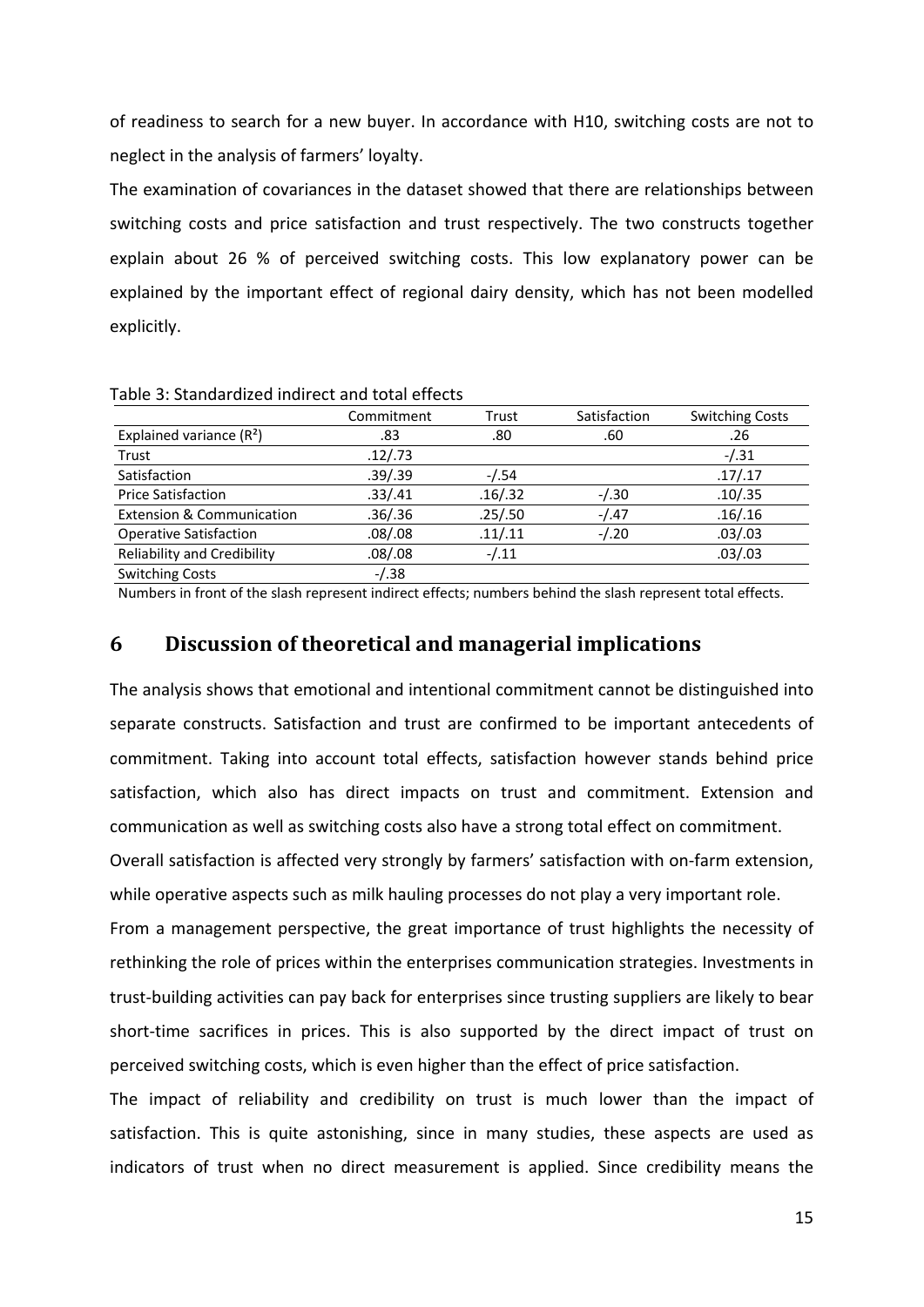absence of opportunistic behaviour, the perceived danger of fraud is probably smaller within the dairy industry compared to sectors such as slaughtering, where a strong impact of this construct was found by Schulze et al. (2006). In milk production, there are fewer opportunities to influence the measured milk quality and quality parameters of milk stay the same for long periods, while manipulations of carcass classification processes and fast changing price schemes have very often been reported from the meat sector.

### **7 Limitations**

Supplier commitment is a rarely discussed topic, scientifically and in practice alike. With this study, we contribute to bridge this gap and try to shed light on the development of commitment and its different forms. However, only cross‐sectional data are analyzed, thus the measurement of the actual loyalty is not possible, and the dynamic interactions of the most important relational constructs, satisfaction, trust and commitment cannot be identified either.

It might, furthermore, be interesting to analyze the farmer's general propensity to be a loyal supplier (price relevance, herd size, etc.), irrespective of the current relationship. This discussion is very close to entrepreneurship research but also deeply anchored in personality psychology (Bergevoet, 2005).

Finally, it has to be mentioned that the differentiation between loyalty and intentional commitment is difficult, but promising. Further research has to be conducted in this respect. However, longitudinal data are necessary in order to operationalize the construct of loyalty appropriately and make statements on this relationship.

### **Literature**

AgraEurope (2007), "Dairy coop loses German members", AgraEurope 2267, July 13, p. N/3.

- Andaleeb, S.S. (1996), "An experimental investigation of satisfaction and commitment in marketing channels: The role of trust and dependence", Journal of Retailing, Vol. 72, No. 1, pp. 77‐93.
- Anderson, J.C., Narus, J. (1990), "A model of distributor firm and manufacturer firm working partnerships", Journal of Marketing, Vol. 54 No. 1, pp. 42‐58.
- Anderson, E., Weitz, B. (1989), "Determinants of continuity in conventional industrial channel dyads", Marketing Science, Vol. 8 No.4, pp. 310–323.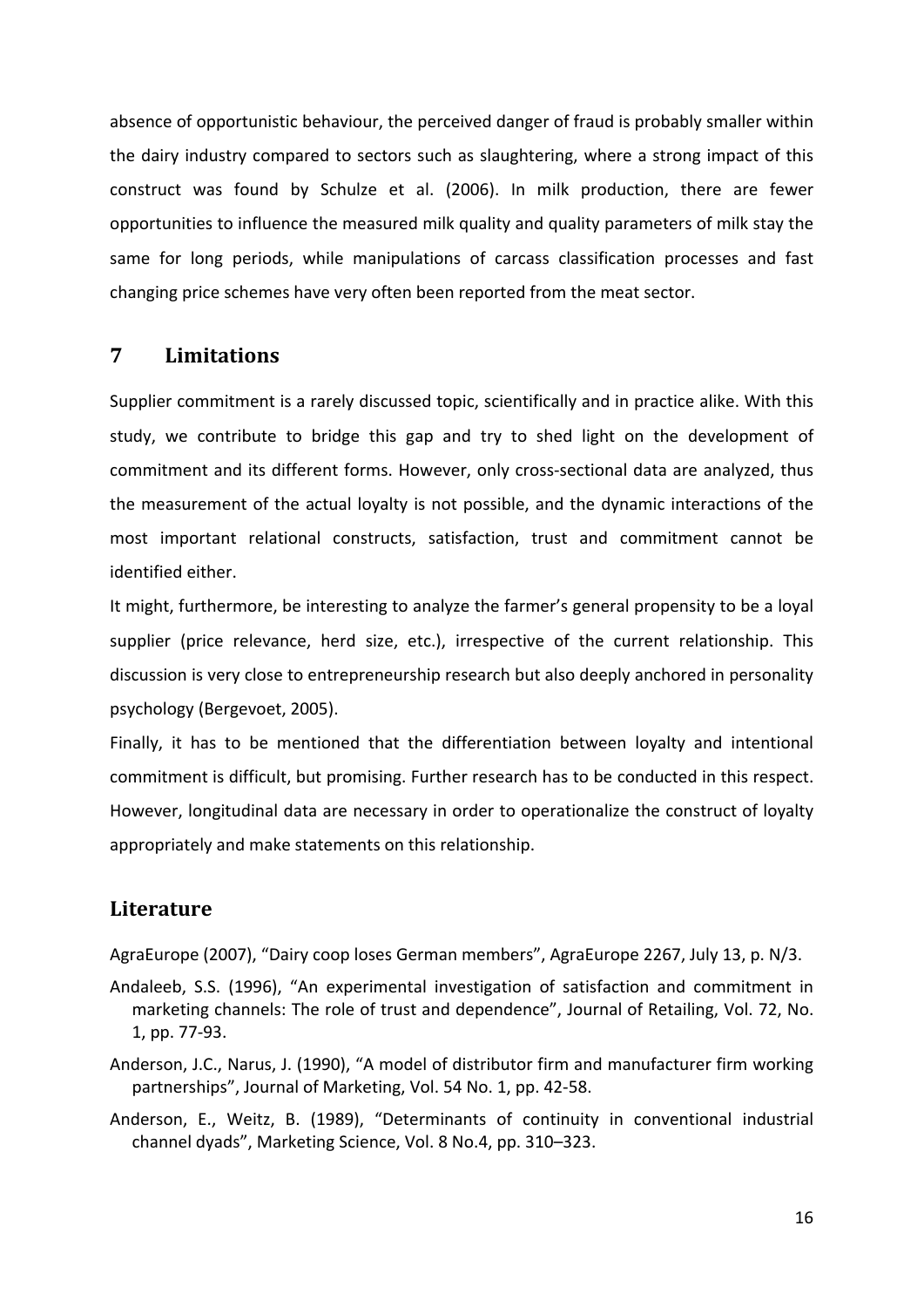- Barnes, B.R., Naudé, P., Michell, P. (2005), "Exploring commitment and dependency in dyadic relationships", Journal of Business to Business Marketing, Vol. 12 No. 3, pp. 1‐26.
- Barnes, J.G., (1994), "Close to the customer, but is it really a relationship?" Journal of Marketing Management, Vol. 10 No. 4, pp. 561‐70.
- Barratt, M. (2004), "Understanding the meaning of collaboration in the supply chain", Supply Chain Management: An International Journal, Vol. 9 No. 1, pp. 30‐42.
- Batt, P.J. (2003), "Building trust between growers and market agents", Supply Chain Management, Vol. 8 No. 1, pp. 65‐78.
- Bergevoet, R.H.M. (2005), "Entrepreneurship of Dutch dairy farmers", doctoral dissertation, Wageningen University.
- Biong, H. (1993), "Satisfaction and loyalty to suppliers within the grocery trade", European Journal of Marketing, Vol. 27 No. 7, pp. 21–38.
- Byrne, B.M. (2001): "Structural Equation Modelling with AMOS: Basic Concepts, Applications, and Programming", New Jersey.
- Cooper, M.C., Ellram, L.M. (1993), "Characteristics of supply chain management and the implications for purchasing and logistics strategy", The International Journal of Logistics Management, Vol. 4 No. 2, pp. 13‐24.
- Dairy companies (2007), "Dairy companies offer farmers loyalty premiums", ABC Rural, available at: http://www.abc.net.au/rural/news/content/2007/s1986919.htm.
- Davidow, M. (2003), "Organizational responses to customer complaints: what works and what doesn't?", Journal of Service Research, Vol. 5 No. 3, pp.225‐50.
- del Bosque Rodriguez, I.R., Agudo, J.C., Gutiérrez, H.S.M. (2005), Determinants of economic and social satisfaction in manufacturer‐distributor relationships. Industrial Marketing Management Vol. 35 No. 6, pp. 666‐675.
- de Ruyter, K., Moorman, L., Lemmink, J. (2001), Antecedents of commitment and trust in customer‐supplier relationships in high technology markets. Industrial Marketing Management, Vol. 30 No. 3, pp. 271‐286.
- Deutsche Milchwirtschaft (2006), "Die umsatzstärksten Mopro‐Anbieter 2006", Branchenstudie der Fachzeitschrift Deutsche Milchwirtschaft, Gelsenkirchen.
- de Wulf, K., Odekerken‐Schröder, G. (2000), "The influence of seller relationship orientation and buyer relationship proneness on trust, commitment, and behavioral loyalty in a consumer environment", Working Paper 90, Ghent University.
- Dick, A., Basu, K. (1994), "Customer loyalty: toward an integrated conceptual framework", Journal of Marketing Science, Vol. 22 No. 2, pp. 99‐113.
- Diller, H. (2000), "Customer loyalty: Fata morgana or realistic goal? In: Hennig‐Thurau, T., Hansen, U. (eds.), Relationship marketing. Gaining Competitive Advantage through Customer Satisfaction and Customer Retention, Berlin et al., pp. 29‐48.
- Dwyer, F.R., Schurr, P.H., Oh, S. (1987), "Developing buyer‐seller relationships", Journal of Marketing, Vol. 51 No. 2, pp. 11‐27.
- Fournier, S., Dobscha, S., Mick D.G. (1998), "Preventing the premature death of relationship marketing", Harvard Business Review, Vol. 76 No. 1, pp. 42‐53.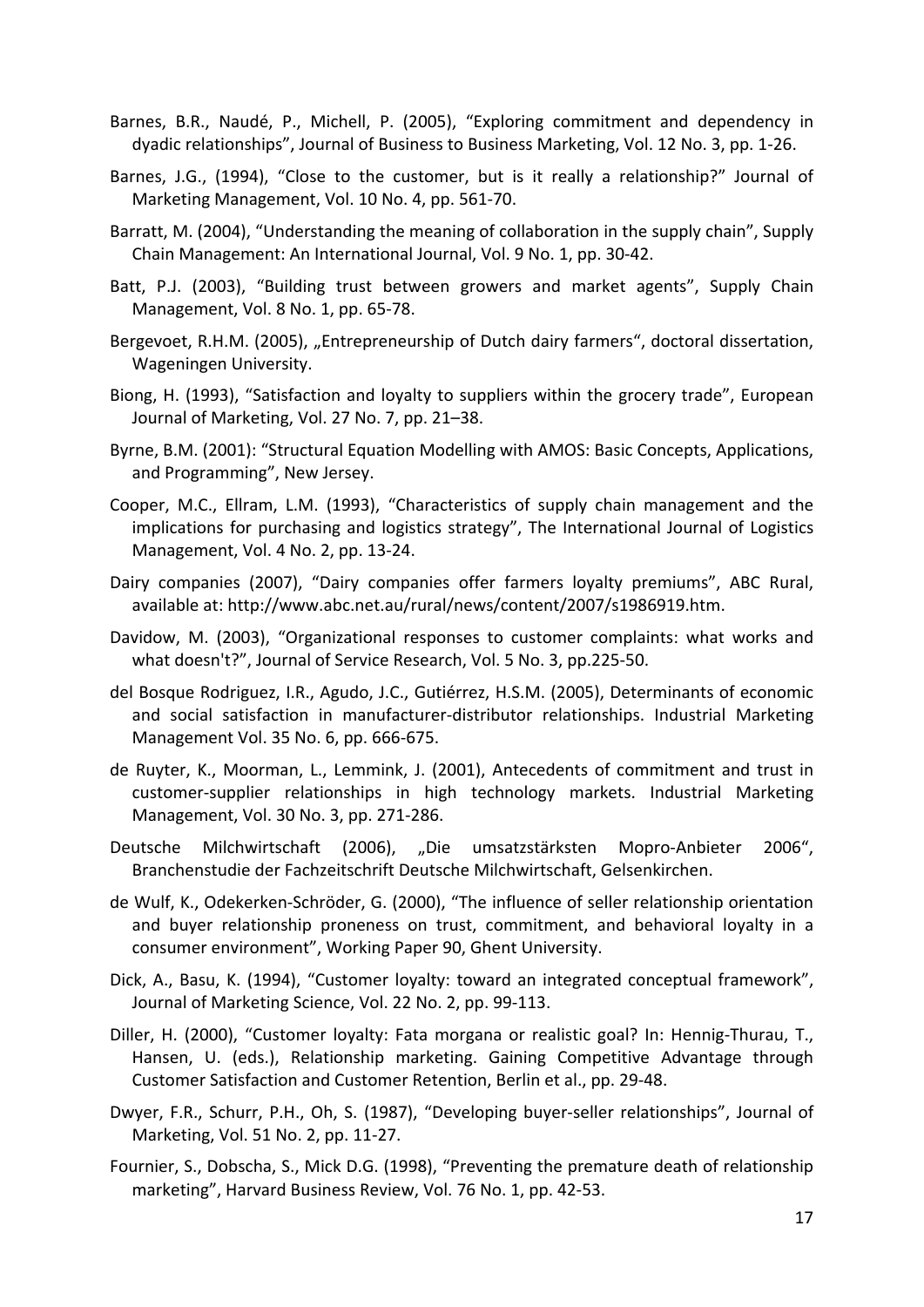- Fullerton, G. (2003), "When does commitment lead to loyalty?" Journal of Service Research Vol. 5 No. 4, pp. 333‐344.
- Ganesan, S. (1994), "Determinants of long-term orientation in buyer-seller relationships", Journal of Marketing, Vol. 58 No. 2, pp. 1‐19.
- Geyskens, I., Steenkamp, J.‐B.E.M., Scheer, L.K., Kumar, N. (1996), "The effects of trust and interdependence on relationship commitment: A trans‐atlantic study", International Journal of Research in Marketing, Vol. 13 No. 4, pp. 303‐317.
- Groves, G., Valsamakis, V. (1998), "Supplier‐customer relationships and company performance", The International Journal of Logistics Management, Vol. 9 No. 2, pp. 51‐64.
- Gundlach, G.T., Achrol, R.S., Mentzer, J.T. (1995), "The structure of commitment in exchange", Journal of Marketing, Vol. 59 No. 1, pp. 78‐92.
- Hansen, M.H., Morrow Jr., J.L., Batista, J.C. (2002), "The impact of trust on cooperative membership retention, performance, and satisfaction: An exploratory study", International Food and Agribusiness Management Review, Vol. 5 No. 4, pp. 41‐59.
- Harrison-Walker, L.J. (2001), "The measurement of word-of-mouth communication and an investigation of service quality and customer commitment as potential antecedents" Journal of Service Research, Vol. 4 No. 1, pp. 60‐75.
- Heide, J.B. (1994), "Interorganizational governance in marketing channels", Journal of Marketing, Vol. 58 No. 1, pp. 71‐85.
- Heide, J.B., John, G. (1992), "Do norms matter in marketing relationships? Journal of Marketing, Vol. 56 No. 2, pp. 32‐44.
- Heide, J.B., Weiss, A.M.(1995), "Vendor consideration and switching behaviour for buyers in high-technology markets", Journal of Marketing, Vol. 59 No. 3, pp.30-43.
- Hennig-Thurau, T., Hansen, U. (2000), "Relationship marketing some reflections on the state-of-the-art of the relational concept", in: Hennig-Thurau, T., Hansen, U. (eds.): Relationship marketing – gaining competitive Advantage through customer satisfaction and customer retention, Berlin et al., pp. 3‐27.
- Hennig‐Thurau, T., Gwinner K.P., Gremler, D.D. (2002), "Understanding relationship marketing outcomes: An integration of relational benefits and relationship quality. Journal of Service Research, Vol. 4 No. 3, pp. 230‐247.
- Hocutt, M.A. (1998), "Relationship dissolution model: antecedents of relationship commitment and the likelihood of dissolving a relationship", International Journal of Service Industry Management, Vol. 9 No. 2, pp. 189‐200.
- Homburg, C., Stock, R. (2001), "Theoretische Perspektiven zur Kundenzufriedenheit", in C. Homburg (Eds.), Kundenzufriedenheit, 4th Edition, Wiesbaden, pp. 18‐50.
- Horner, M. (1997), "Leadership theory: past, present and future", Team Perfomance Management, Vol. 3 No. 4, pp. 270‐287.
- Jaervelin, A.-M., (2001), "Evaluation of relationship quality in business relationships", Dissertation, Tampere.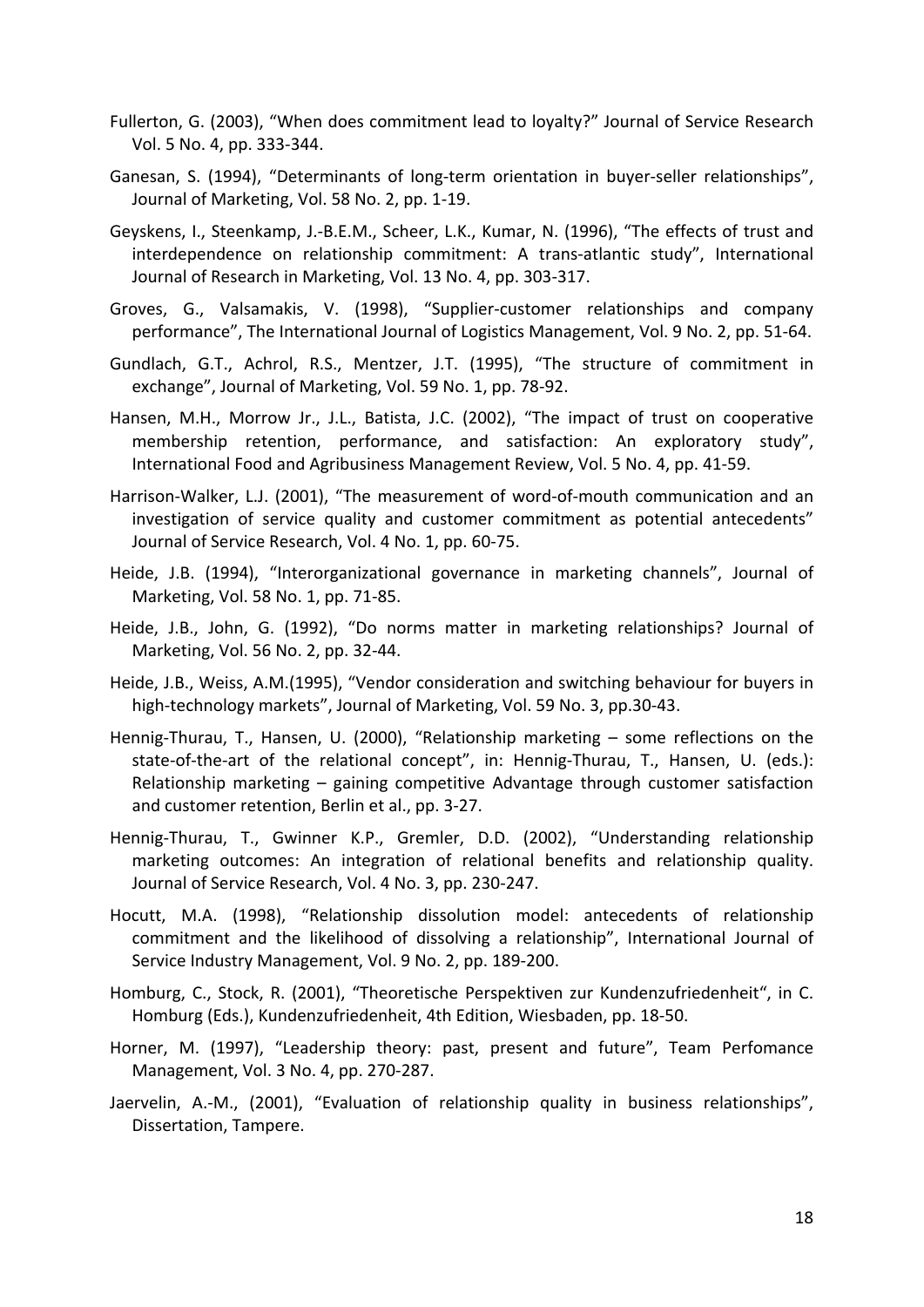- Jie, F., Parton, K., Cox, R. (2007), "Supply chain practice, supply chain performance indicators and competitive advantage of Australian beef enterprises: A conceptual framework", Contribution to the 2007 51st Conference, February 13‐16, Queenstown, New Zealand.
- John, G., Reve, T. (1982), "The reliability and validity of key informant data from dyadic relationships in marketing channels, Journal of Marketing Research, Vol. 19 No. 4, pp.517‐ 524.
- Kacmar, K.M., Carlson, D.S., Brymer, R.A. (1999), "Antecedents and consequences of organizational commitment, A comparison of two scales", Educational and Psychological Measurement, Vol. 59 No. 6, pp. 976‐994.
- Kool, M. (1994), "Vendor loyalty of farmers: Characterisation, description and analysis", European Review of Agricultural Economics, Vol. 21 No. 2, pp. 287‐307.
- Kwon, I.‐W.G., Suh, T. (2004), "Factors Affecting the Level of Trust and Commitment in Supply Chain Relationships", The Journal of Supply Chain Management, Vol. 40 No. 2, pp. 4‐14.
- Kwon, I.‐W.G., Suh, T. (2005), "Trust, commitment and relationships in supply chain management, a path analysis", Supply Chain Management: An International Journal, Vol. 10 (1), pp. 26‐33.
- Lam, S.Y., Shankar, V., Erramili, M.K., Murthy, B. (2004), "Customer value, satisfaction, loyalty, and switching costs: An illustration from a business‐to‐business service context". Journal of the Academy of Marketing Science, Vol. 32 No. 3, pp. 293‐311.
- Leuthesser, L., Kohli, A.K. (1995), "Relational Behavior in Business Markets. Implications for Relationship Management", Journal of Business Research, Vol. 34 No. 1, pp. 221‐233.
- LZ (2007), "Molkereien streiten sich um Milch", Lebensmittelzeitung, No. 28, 2007-07-13, p. 16.
- Matanda, M.J., Schroder, B. (2004), "Business-to-business relationships by categories of suppliers in the marketing channel", in H.J. Bremmers, Omta, S.W.F. Trienekens, J.H., Wubben, E.F.M. (Eds.), Dynamics in chains and networks, Wageningen, Wageningen Academic Publishers, pp. 532‐ 537.
- Matanda, M.J., Schroder, B., Mavondo, F. (2000), "The impact of business ‐ business relationships on channel member satisfaction", paper presented at the Conference "ANZMAC 2000 Visionary Marketing for the 21st Century, Facing the Challenge" in Queensland, 28th November - 1st December 2000. Available at: http://smib.vuw.ac.nz:8081/www/ANZMAC2000/CDsite/papers/m/Matanda1 .PDF.
- MDC (2005), "Raw milk contracts & relationships: The need for change", available at: http://www.mdcdatum.org.uk/PDF/MDCContractscomplete.pdf.
- MIV (2007), "Zahlen und Daten der deutschen Milchindustrie" Available at: http://www.milch‐markt.de/de/milch/branchenzahlen/milchaktuell\_zahlen\_daten.html
- Millsap, R.E. (2007), "Structural equation modelling made difficult", Personality and Individual Differences, Vol. 42 No. 5, pp. 875–881.
- Mohr, J., Nevin, J.R. (1990), "Communication strategies in marketing channels: A theoretical perspective", Journal of Marketing, Vol. 54 No. 4, pp. 36‐51.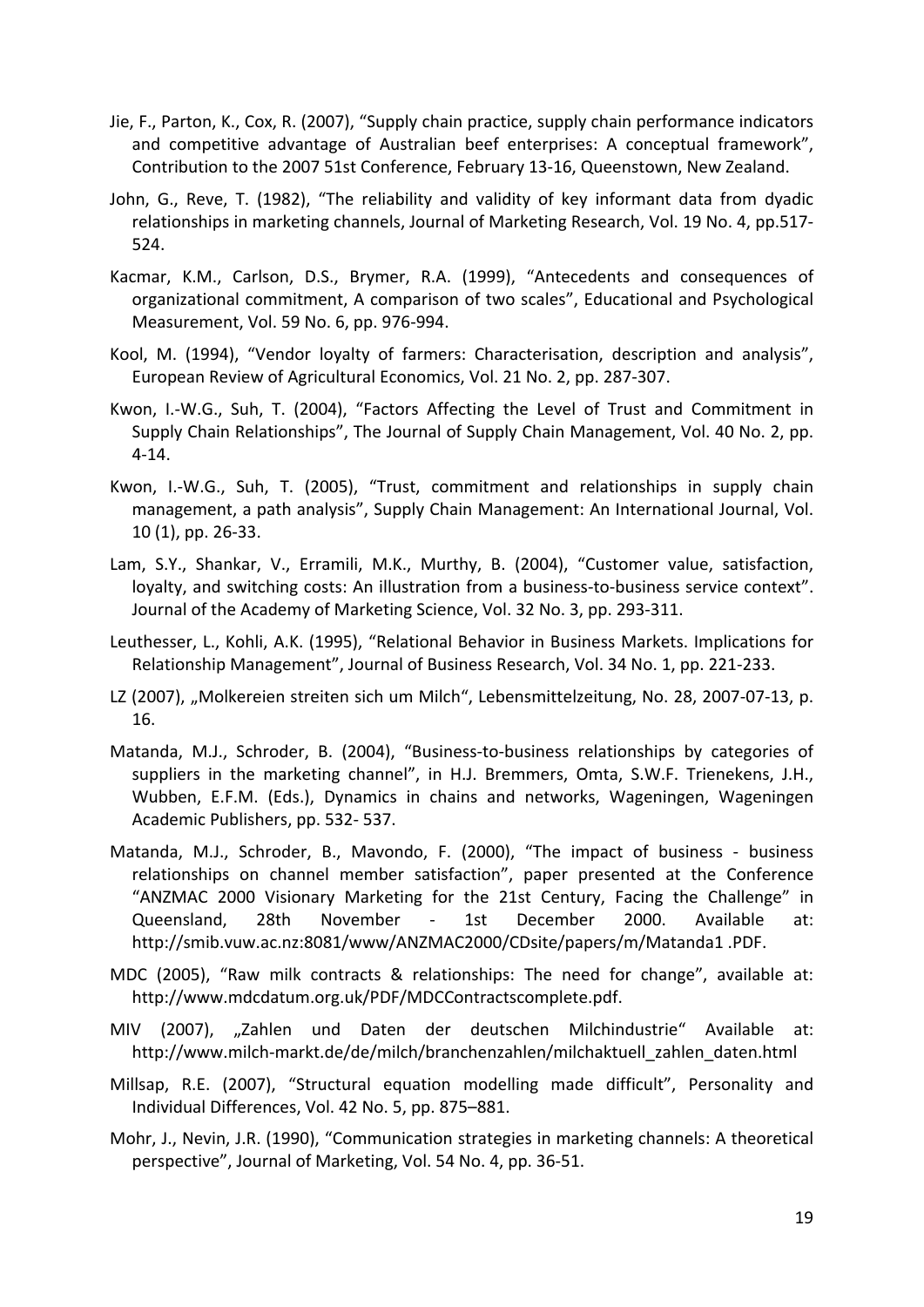- Mohr, J., Spekman, R. (1994), "Characteristics of partnership success: partnership attributes, Communication Behavior, and Conflict Resolution Techniques", Strategic Management Journal, Vol. 15 No. 2, pp. 135‐152.
- Moorman, C., Desphandé, R., Zaltman, G. (1992), "Relationships between providers and users of marketing research: The dynamics of trust within and between organisations", Journal of Marketing Research, Vol. 29 No. 3, pp. 314‐329.
- Morgan, R.M., Hunt, S.D. (1994), "The commitment‐trust theory of relationship marketing" Journal of Marketing, Vol. 58 No. 3, pp. 20‐38.
- Morgan, R.M., Crutchfield, T.N., Lacey, R. (2000), "Patronage and loyalty strategies: understanding the behavioural and attitudinal outcomes of customer retention programs", in: Hennig‐Thurau, T., Hansen, U. (eds.): Relationship marketing – gaining competitive advantage through customer satisfaction and customer retention, Berlin et al., pp. 69‐87.
- Mowday, R., Porter, L., Steers, R. (1982), "Organizational linkages: The psychology of commitment, absenteeism, and turnover", New York, Academic Press, Inc.
- Mowday, R., Porter, L., Steers, R. (1979), "The measurement of organizational commitment", Journal of Vocational Behavior, Vol. 14 No. 2, pp. 244‐247.
- Mulaik, S. A., James, L. R., Van Alstine, J., Bennett, N., Lind, S., Stilwell, C. D. (1989), "Evaluation of Goodness‐of‐Fit Indices for Structural Equation Models", Psychological Bulletin, Vol. 105 No. 3, pp. 430‐445.
- O'Keeffe, M. (1998), "Establishing supply chain partnerships: lessons from Australian agribusiness", Supply Chain Management: An International Journal, Vol. 3 No. 1, pp. 5‐9.
- Prim, I., Pras, B. (1999): ""Friendly" complaining behaviors: Toward a relational approach", Journal of Market Focused Management, Vol. 3 No. 4, pp. 333‐352.
- Rowley, J. (2005), "The four Cs of customer loyalty", Marketing intelligence & planning, Vol. 23 No. 6, pp. 574‐581
- Schulze, B., Wocken, C., Spiller, A. (2006), "Relationship quality in agri-food chains: Supplier management in the German pork and dairy sector", Journal on Chain and Network Science, Vol. 6 No. 1, pp. 55‐68.
- Schurr, P.H., Ozanne, J.L. (1985), "Influences on exchange processes: buyers' preconceptions of a seller's trustworthiness and bargaining toughness", Journal of Consumer Research, Vol. 11 No. 4, pp. 939‐953.
- Selnes, F. (1996), "Antecedents and consequences of trust and satisfaction in buyer-seller relationships", European Journal of Marketing, Vol. 32 No. 3/4, 1998, pp. 305‐322.
- Stanton, E.S. (1993), "Employee participation: a critical evaluation and suggestions for management practice", SAM Advanced Management Journal, Vol. 58 No. 4, pp. 18‐25.
- Stölzle, W. (1999), Industrial Relationships, Munich, Vienna.
- Streiner, D. L. (2006), "Building a Better Model: An introduction to structural equation modelling", The Canadian Journal of Psychiatry, Vol. 51 No. 5, pp. 317‐324.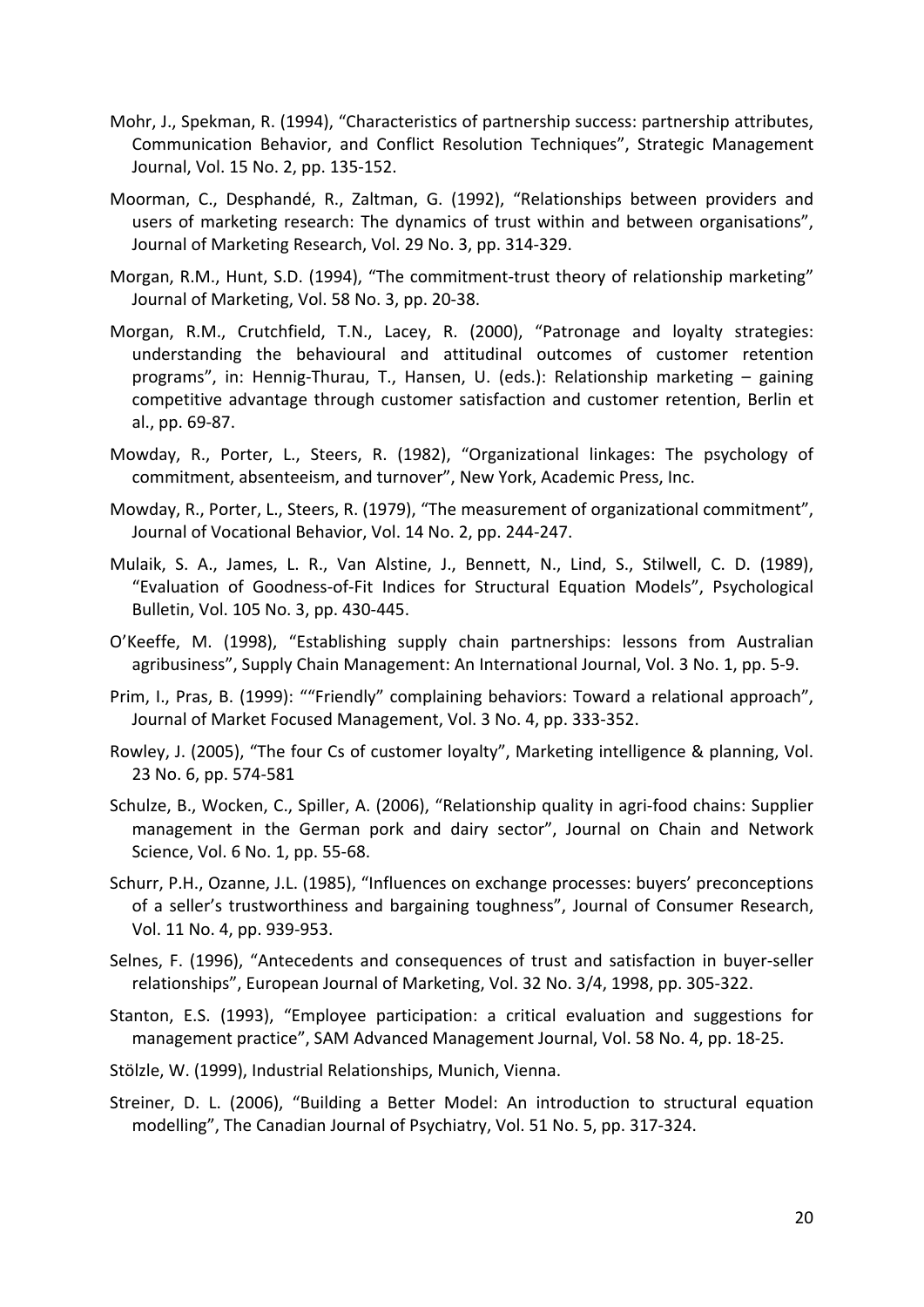- Swinarski, M., Kishore, R., Raghav Rao, H. (2004), "The effects of power and partnership on application service provider commitment, cooperation, and compliance", Proceedings of the 37th Hawaii International Conference on System Sciences – 2004.
- Tähtinen, J., Halinen, A. (2002), "Research on ending relationships, A categorization, assessment and outlook", Marketing Theory, Vol. 2 No. 2, pp. 165‐168.
- Van Weele, A.J. (2002), "Purchasing and supply chain management: Analysis, planning and practice", 3rd edition. London.
- Venetis, K.A. (1997), "Service Quality and Customer Loyalty in Professional Business Service Relationships", doctoral dissertation, University of Maastricht.
- Wierenga, B., van Tilburg, A, K. Grunert, J., Steenkamp, Wedel, M. (1997), "Agricultural marketing and consumer behaviour in a changing world", Assinippi Park, Mass.
- Wilson, D.T. (1995), "An integrated model of buyer-seller relationships", Journal of the Academy of Marketing Science, Vol. 23 No. 4, pp. 335‐345.
- Young, L., Denize, S. (1995), "A concept of commitment, alternative views of relational continuity in business service relationships", Journal of Business and Industrial Marketing Vol. 10 No. 5, pp. 22‐37.
- Zeuli, K., Bentancor, A. (2005), "The effects of cooperative competition on member loyalty", Paper presented at the NCERA‐194 2005 Annual Meeting in Minneapolis, Minnesota November 8‐9.
- ZMP (2006), "ZMP‐Marktbilanz Milch 2006", Bonn.